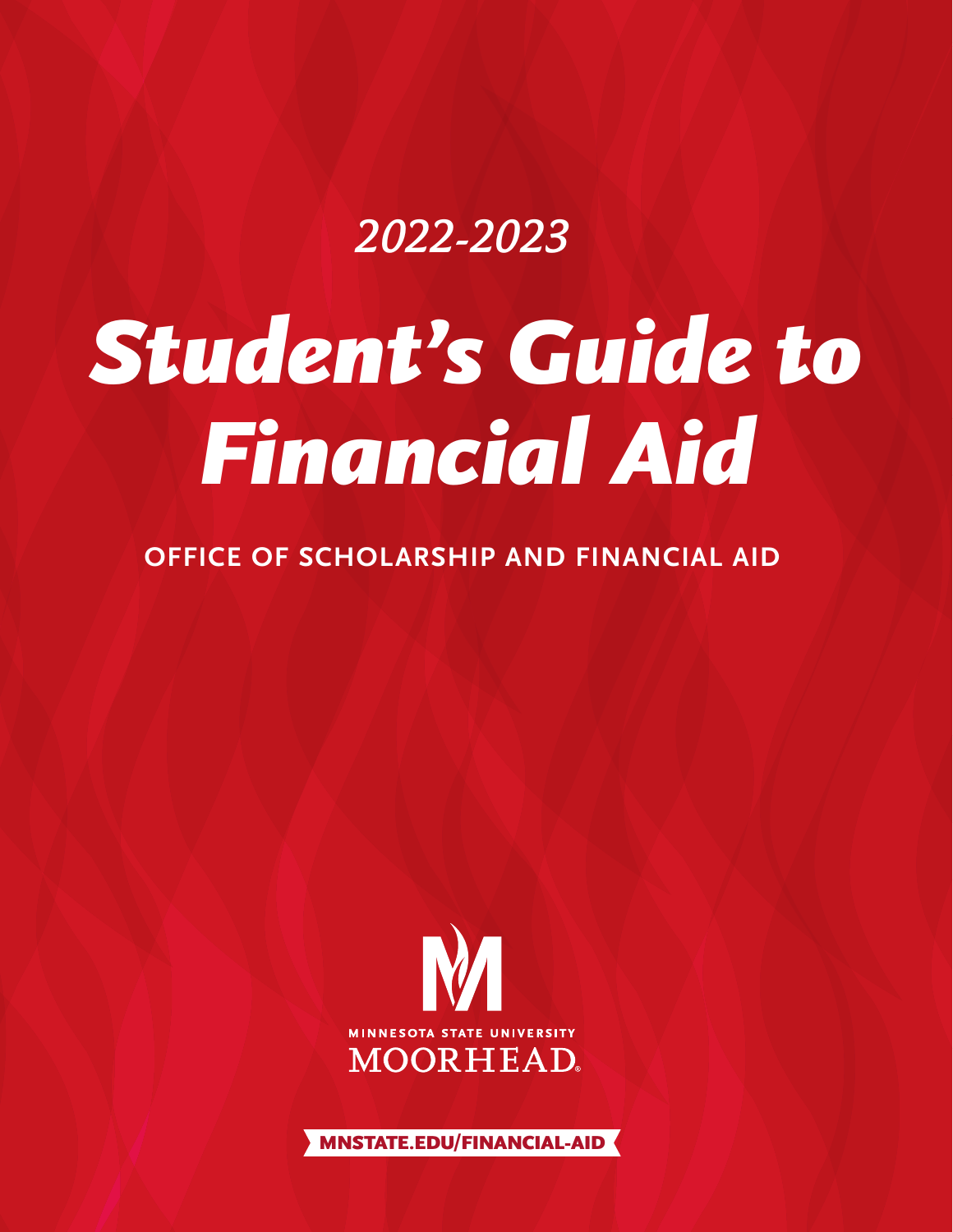# MISSION STATEMENT

The Office of Scholarship and Financial Aid promotes student learning, achievement, and success by meeting the needs of students: first through scholarships and grants; next through on and off campus employment; and lastly, through access to student loans.

# *Office of Scholarship & Financial Aid*

OWENS HALL 107 • 1104 Seventh Avenue South • Moorhead, MN 56563 *Office Hours:* Monday – Friday 8:00am – 4:30pm Phone: 218.477.2251 | 800.593.7246 Fax: 218.477.2058 **finaid@mnstate.edu |** *mnstate.edu/financial-aid*

Minnesota State University Moorhead offers services to students with disabilities. This information is available in alternate formats. Contact Accessibility Resources at 218.477.2167 (voice) or Minnesota Relay Service/TTY at 800.627.3529 for more information.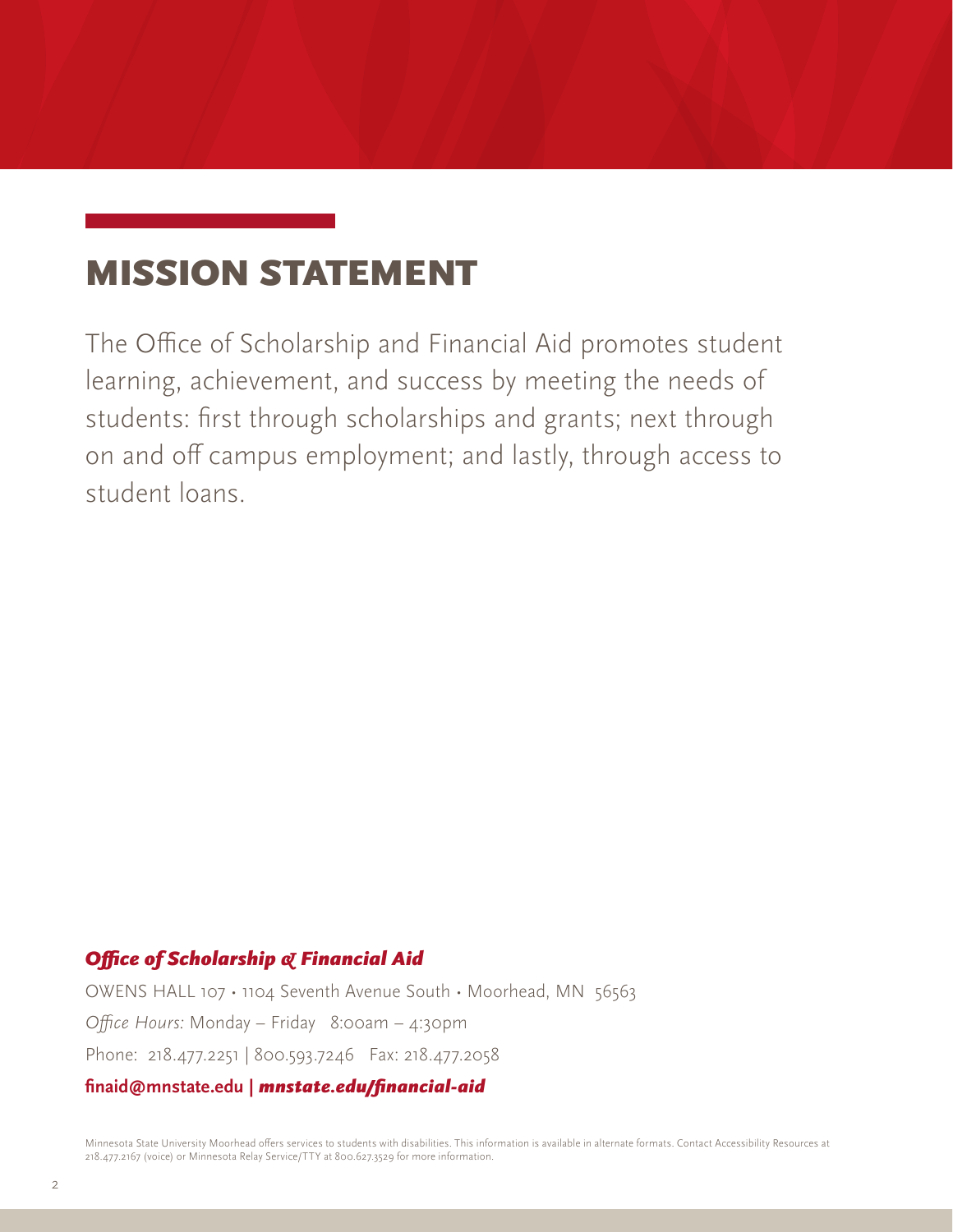# STUDENT'S GUIDE TO FINANCIAL AID

The Student's Guide to Financial Aid is a tool to help you understand the different types of financial aid, basic eligibility requirements, how to apply, and what to expect during the application process. Use this Guide in addition to financial aid information available from the U.S. Department of Education's Office of Federal Student Aid (**www.studentaid.gov**) and our website (**www.mnstate.edu/cost-aid/financial-aid/**). We look forward to guiding you through this process and welcome your questions.

## What is Financial Aid?

Financial aid is funding received by a student due to enrollment in college or university courses and utilized by the student to pay educational expenses. Financial aid funds include grants, scholarships, work-study, and student loans. Sources of funding include federal and state governments, the University, and outside agencies.

## Initial Financial Aid Program Eligibility

Students must meet eligibility criteria for each financial aid program. Private scholarships and funds from outside agencies may have their own guidelines for student eligibility. Assistance through the Federal Pell Grant, Minnesota State Grant, and most other federal programs require that students:

- 1. Demonstrate financial need;
- 2. Have a high school diploma or GED or pass an independently administrated test approved by the Department of Education or standards established by the student's state of residence;
- 3. Are not in default on federal or state loans; or owe a repayment on federal grants;
- 4. Be enrolled as a regular student in a degree program;
- 5. Be a U.S. citizen or an eligible non-citizen;
- 6. Maintain satisfactory academic progress;
- 7. Have a valid Social Security number;
- 8. Receive financial aid at only one school each semester (most types of aid); and
- 9. Apply annually.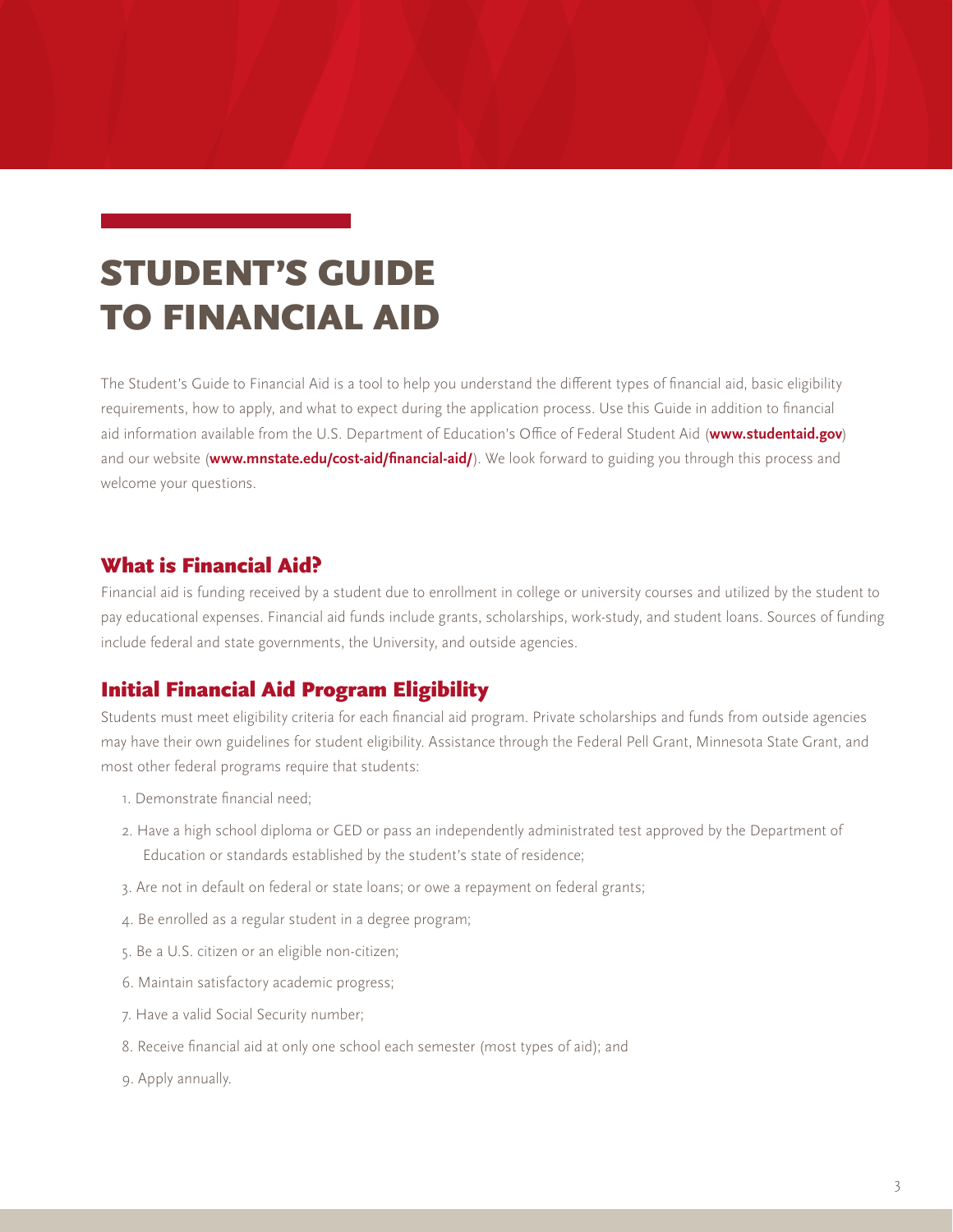# Types of Financial Aid

#### *Grants*

Grant funding is gift money and does not need to be repaid. It is available primarily to undergraduate students seeking their first bachelor's degree and may be funded through the University, state and federal agencies, or other sources.

#### *Federal Pell Grant*

The Federal Pell Grant (Pell Grant) is awarded to students who demonstrate financial need as determined by the Free Application for Federal Student Aid (FAFSA). Funding is limited to undergraduate students seeking their first bachelor's degree and is awarded for up to twelve full time semesters or its equivalent. Payments are based on the number of credits for which the student is enrolled each semester. Pell Grant pays in full at twelve credits per semester and is prorated for student enrolled in 1-11 credits. Payments are based on registration in Pell-eligible classes on the 22nd calendar day of the semester and are not increased for subsequent changes. Adding classes or switching sections of courses after the 22nd calendar day of the semester may reduce Pell Grant eligibility.

#### *Federal Supplemental Educational Opportunity Grant*

The Federal Supplemental Educational Opportunity Grant (FSEOG) is awarded to Pell-eligible students seeking their first bachelor's degree. Federal requirements specify that FSEOG awards first go to students with the lowest Expected Family Contribution as determined by the FAFSA. Priority is given to Pell Grant recipients. The maximum award is \$1000 for the academic year and is prorated for student enrolled in 1-11 credits.

#### *Iraq and Afghanistan Service Grant*

Students may be eligible for the Iraq and Afghanistan Service Grant if the following conditions are met:

- **▸** The student is not eligible for a Federal Pell Grant on the basis of his or her Expected Family Contribution, but
- **▸** The student meets the remaining Federal Pell Grant eligibility requirements, and
- **▸** The student's parent or guardian was a member of the U.S. armed forces and died as a result of military service performed in Iraq or Afghanistan after the events of 9/11, and
- **▸** The student was under 24 years old or enrolled in college at least part time at the time of the parents' or guardian's death.

The grant amount is equal to the amount of a maximum Federal Pell Grant for the award year, but cannot exceed the student's cost of attendance for that award year. Students complete the FAFSA annually to apply. MSUM, in collaboration with the U.S. Department of Education, will determine the student's eligibility. The grant is limited to students pursuing their first bachelor's degree or the equivalent of twelve full time semesters of attendance.

#### *Teacher Education Assistance for College & Higher Education Grant*

The Teacher Education Assistance for College & Higher Education (TEACH) Grant provides up to \$4,000 per year for students admitted to certain undergraduate and graduate programs of study. Recipients agree to serve as a highly qualified full time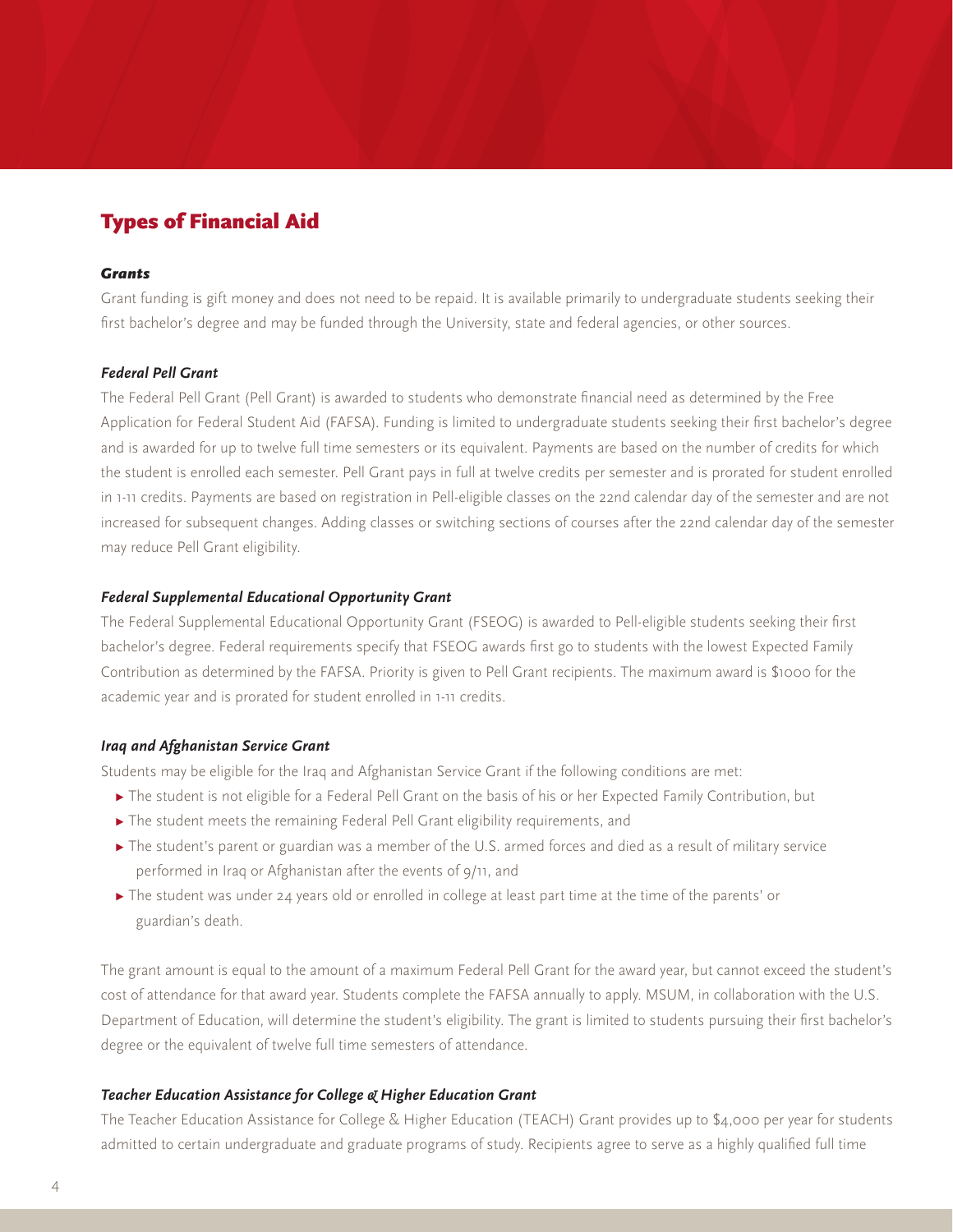teacher in high-need subject areas for at least four years within eight years of completing their course of study. Failure to meet the service requirement results in the TEACH Grant reverting to a Federal Unsubsidized Direct Loan requiring repayment of the full amount plus accrued interest from date the TEACH Grant was disbursed.

#### *Minnesota State Grant*

The Minnesota State Grant is funded by the State of Minnesota for Minnesota residents seeking their first bachelor's degree. The minimum award is \$100 for the academic year for enrollment of three or more credits per semester. Eligibility is limited to four years of full time attendance at a post-secondary institution. Students must submit the FAFSA prior to the 30th calendar day of the semester of enrollment each academic year. Students with child support arrears or in default on a SELF Loan are ineligible for the Minnesota State Grant.

#### *Minnesota Post-Secondary Child Care Grant*

The Minnesota Post-Secondary Child Care Grant provides financial assistance to students who are Minnesota residents with children twelve and younger (or 14 or younger if child is handicapped), are not receiving assistance under the Minnesota Family Investment Program (MFIP), have not defaulted on a student loan, and who demonstrate financial need. Funding is limited to ten semesters or the equivalent.

The maximum award per eligible child per academic year is based on the income of the applicant and spouse, the number of eligible children within the family who need child care, and the applicant's enrollment level. Applications are submitted annually to the Office of Scholarship & Financial Aid and awards are based on the availability of funds.

#### *Public Safety Officer's Survivor Grant*

The Public Safety Officer's Survivor Grant provides educational benefits to dependent children and the surviving spouse of a public safety officer killed in the line of duty after January 1, 1973. Applicants must be enrolled in an undergraduate degree or certificate program or a graduate program after June 20, 2011, at an eligible Minnesota institution that participates in the Minnesota State Grant program (MSUM is an eligible institution) and not have received the benefits for the maximum of ten full time quarters or 15 full time semesters.

Students are eligible for the annual full time tuition and fee maximums for students in a four-year degree or graduate program, prorated for term length and enrollment level.

Applicants must apply for the funds each term and provide a certificate of eligibility to the MSUM Office of Scholarship & Financial Aid. Applicants obtain the certificate of eligibility from the Minnesota Department of Public Safety:

Minnesota Department of Public Safety 445 Minnesota Street, Suite 1000 NCL Tower St. Paul, MN 55101 | Phone: 651.201.7164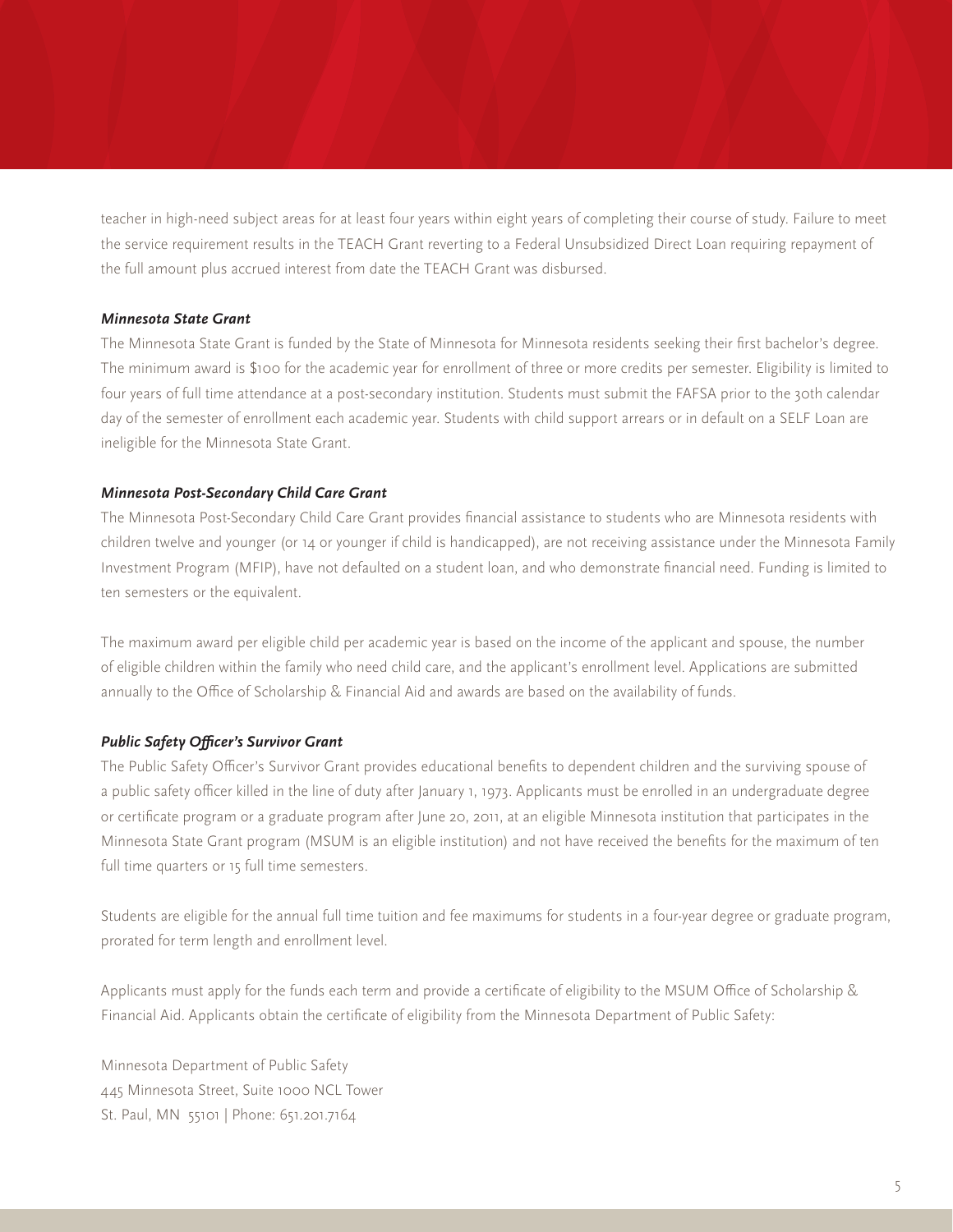#### *Scholarships*

Scholarships are gift money and do not need to be repaid. They may be funded through the University, state and federal agencies, or other sources. Undergraduate and graduate students are eligible to apply. Adjustments to financial aid offers may be required if a student receives scholarships or assistance from additional sources. Visit **https://www.mnstate.edu/cost-aid/ scholarships/** for more information.

#### *University Scholarships*

University scholarships are awarded based on academic achievement or special talents. New entering freshmen, transfer students, and currently enrolled students are eligible to apply. These scholarships are funded through the MSUM Foundation and University resources. The application is available annually from October 1 – February 1.

#### *Freshman Automatic Scholarships*

Freshman Automatic Scholarships are renewed for subsequent years for up to three years or until the student graduates, whichever comes first, if the scholarship requirements are met.

#### *Transfer Automatic Scholarships*

Transfer Automatic Scholarships are renewed for one year or until the student graduates, whichever comes first, if scholarship requirements are met.

#### *External Scholarships*

External, or outside, scholarships are funded by sources other than MSUM. These scholarships differ in eligibility requirements, application deadlines, and award amounts. External scholarships are usually awarded by an agency other than MSUM; however, they are typically disbursed by MSUM. Students are required to report external scholarships to the Office of Scholarship & Financial Aid.

#### *Indian Scholarships*

Indian scholarships are funded by tribal offices or the Minnesota State Indian Scholarship Program for students of Tribal American Indian, Eskimo, or Aleut heritage. Awards amounts are dependent on the availability of funds and meeting eligibility requirements. Students should contact their tribal office for information on tribal scholarships. Contact the Minnesota Office of Higher Education at 800.657.3866 for information on the Minnesota Indian Scholarship Program.

#### *Military Educational Benefits*

Military educational benefits may be available for active duty members of the Army, Navy, Air Force, Marines, or Coast Guard; veterans; their dependents; and members of the ROTC. Students must notify the MSUM Office of Scholarship & Financial Aid if they anticipate assistance from any of these sources. Contact the MSUM Veterans Resource Center at 218.477.2080 for more information.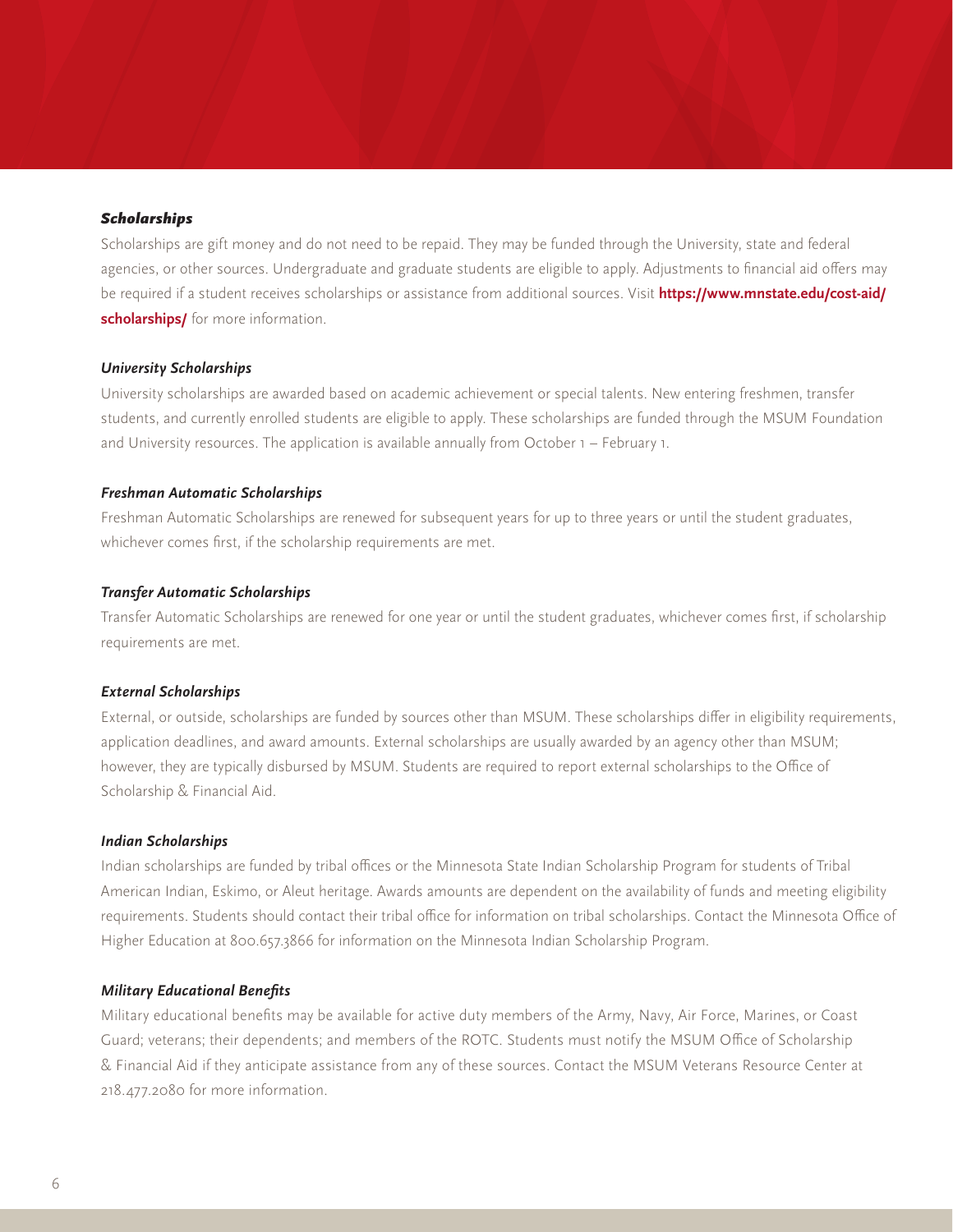#### *Work Opportunities*

#### *Federal and State Work-Study*

Work-study is funded by the federal government and the State of Minnesota. Eligibility is determined annually by the Office of Scholarship & Financial Aid based on results of the FAFSA. Students must demonstrate financial need and, if funds are available, are allocated a specific amount of money that can be earned each semester at an on-campus or approved off-campus community service site. The amount is included in the Official Financial Aid Offer.

The maximum work-study award for upper class students is \$3,600 (\$1,800 per semester). The maximum freshman award is \$3,000 (\$1,500 per semester). Students must be enrolled for a minimum of six credits for work-study eligibility. If enrollment drops below six credits, students must immediately cease working. Students may not work during scheduled class times. Students may work more than one job to earn the maximum allocation.

Work-study positions are posted through Dragon Jobs on the Career Development Center's web page (**www.mnstate.edu/ dragonjobs**). A Work Authorization form, available through a link in the Official Financial Aid Offer, is required to start the payroll process. Students submit bi-weekly timesheets and are paid every two weeks through direct deposit to the student's checking or savings account.

#### *Non Work-Study (Regular Funds)*

Non Work-Study or Regular Funds employment is available through most University departments and campus offices. Students are not required to submit the FAFSA or have financial need for these positions. Openings are posted through Dragon Jobs on the Career Development Center's web page (**www.mnstate.edu/dragonjobs**). Students submit bi-weekly timesheets and are paid every two weeks through direct deposit to the student's checking or savings account.

#### *Community Service Work Opportunities*

Community service work opportunities allow students to work for a pre-approved non-profit or government agency in an area related to their major or a special interest. Contact the Career Development Center for information on available work sites.

#### *America Reads*

The America Reads program provides students the opportunity to work as a reading tutor for elementary children in the local school system. Contact the Career Development Center for additional information.

#### *Off Campus Employment*

Many students who opt to work off campus in the Fargo-Moorhead community utilize Dragon Jobs in their search for employment. Contact the Career Development Center for additional information.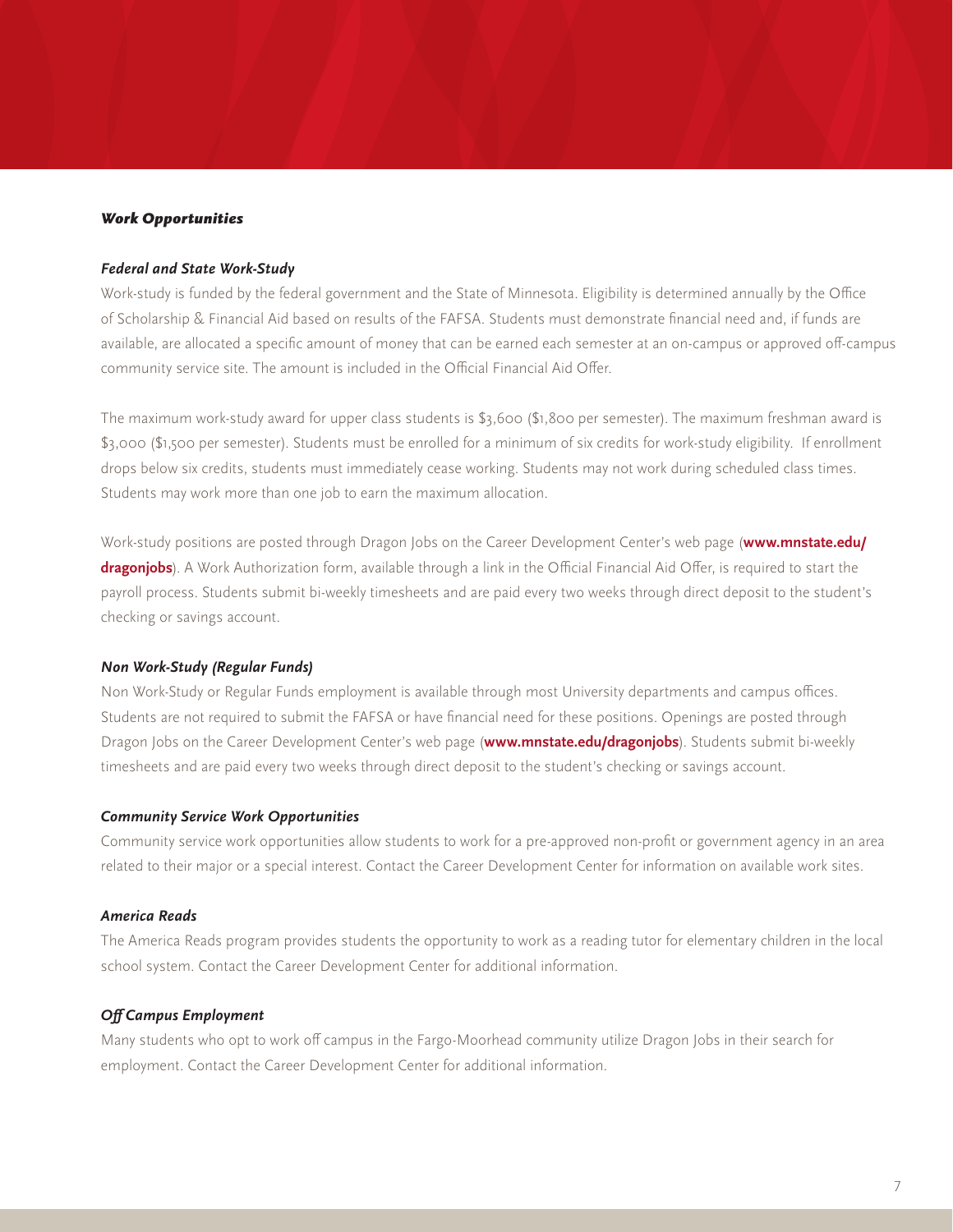#### *Loans*

Student loans are sources of financial aid that typically require repayment at a later time. It is recommended that students borrow from the Federal Loan program before borrowing a private educational loan since interest rates and repayment options are often more favorable. Students who elect to borrow a private educational loan are encouraged to borrow from one private loan program during their entire course of study.

#### *William D. Ford Federal Direct Loans*

William D. Ford Federal Direct Loans provide Subsidized and Unsubsidized Direct Loans. Eligible students who complete a FAFSA are offered Federal Direct Loans. The money is borrowed from the U.S. government and the Department of Education, not a bank or lender. No cosigner is needed. A Subsidized Federal Direct Loan (if the student is eligible) is offered before an Unsubsidized Federal Direct Loan, when possible.

Students must be enrolled at least half time (six credits) in an eligible degree program. Federal Direct Loan eligibility ends the last day of a student's enrollment each semester or academic year, or if enrollment drops below six credits. Federal loans cannot be processed after the last day of a semester for prior enrollment and charges.

#### **Federal Direct Subsidized Loan**

The Federal Direct Subsidized Loan is available to undergraduate students only, and students must demonstrate financial need, as determined by the FAFSA, for eligibility. The advantage of a Federal Direct Subsidized Loan is the federal government subsidizes, or pays, the interest on the loan while the student is enrolled at least half time, during the grace period (the first six months after the student graduates, leaves school, or drops below half time enrollment) and during periods of deferment. At the end of the six month grace period, repayment of principal and interest begins.

#### **Federal Direct Unsubsidized Loan**

Undergraduate and graduate students are eligible for the Federal Direct Unsubsidized Loan. Students do not need to demonstrate financial need. Interest is charged to the borrower while in school, during the six month grace period and periods of deferment. Independent students (and students whose parents are ineligible for PLUS Loans) have expanded unsubsidized eligibility.

#### **Federal Direct Parent Loans for Undergraduate Students**

The Federal Direct Parent Loan for Undergraduate Students (PLUS Loan) allows parents of dependent students to borrow funds for the student's educational costs. The parent is the borrower and bears full responsibility for repayment. The Federal Direct PLUS Loan Request Form is available at **www.mnstate.edu/cost-aid/financial-aid/forms/**. The loan application is processed by the Office of Scholarship & Financial Aid. The money is borrowed from the U.S. government and the Department of Education, not a bank or lender.

The student is required to submit the FAFSA, and the results received by the University, prior to processing a Federal Direct PLUS Loan Request. The student must be enrolled at least half time (six credits) and meet all financial aid eligibility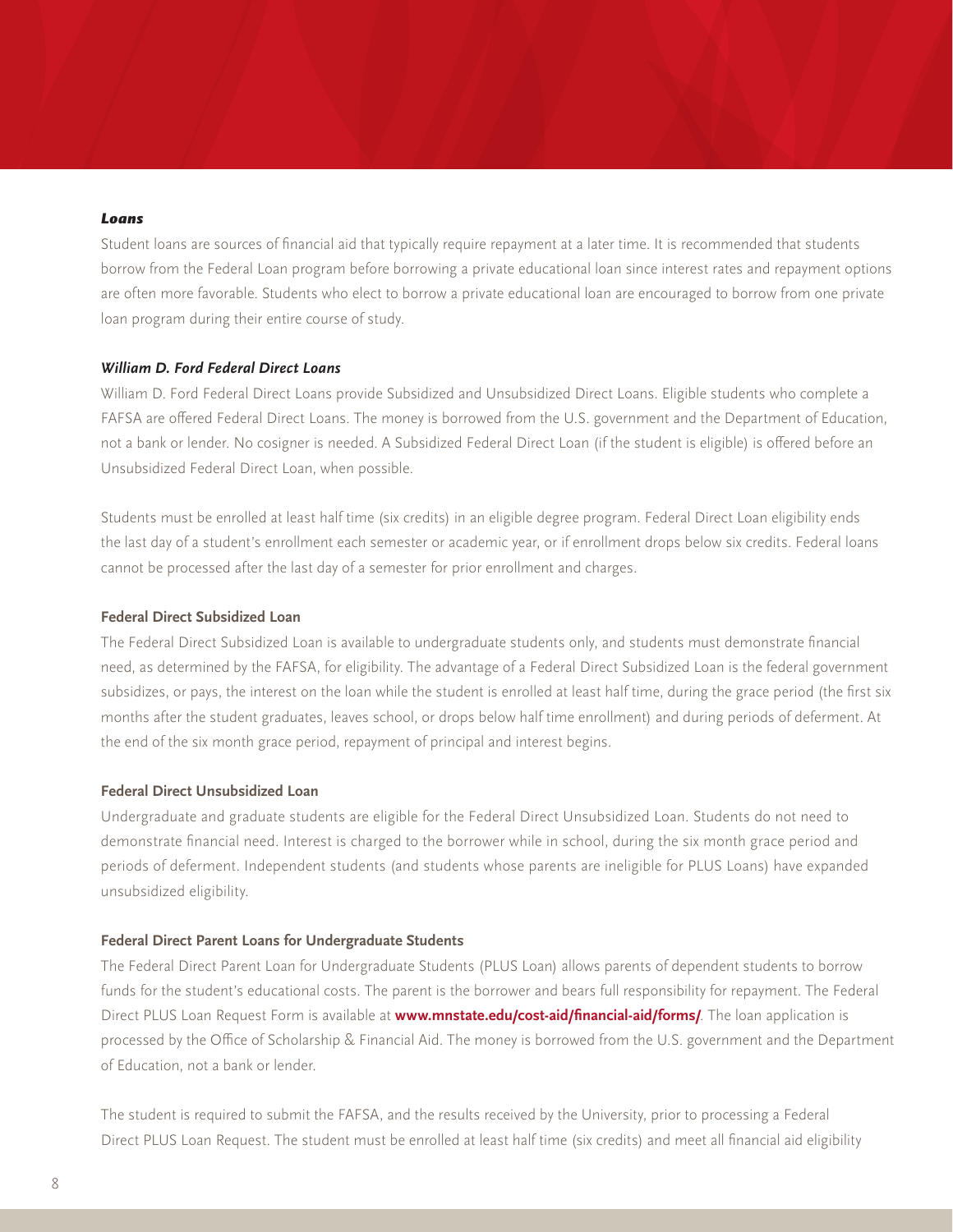requirements throughout the application process to receive the loan. The amount borrowed may not exceed the student's educational costs minus all other financial assistance received or estimated.

The parent borrower is required to complete the Federal PLUS Master Promissory Note at (**www.studentaid.gov**). The parent borrower's FSA ID is used to electronically sign the application. A separate promissory note must be completed for each dependent student for whom a PLUS Loan is borrowed. It is valid for up to ten years.

The PLUS Loan is disbursed electronically to the University. Funds are applied to the student's bill and any remaining balance is sent directly to the student. Parents must contact the MSUM Office of Scholarship & Financial Aid if they want the remaining balance paid to them by paper check.

Repayment begins 60 days after the loan is fully disbursed. The parent borrower may request to defer repayment while the student is enrolled and/or during the student's six month grace period.

#### **Federal Direct PLUS Loan for Graduate Students**

The Federal Direct PLUS Loan for Graduate Students (Grad PLUS) provides graduate students an opportunity to borrow funds for their educational costs. The Federal Direct PLUS Loan Request Form is available at (**www.mnstate.edu/cost-aid/financialaid/forms/**). The loan application is processed by the Office of Scholarship & Financial Aid. The money is borrowed from the U.S. government and the Department of Education, not a bank or lender.

The student is required to submit a FAFSA, and the results received by the University, prior to processing a Federal Direct PLUS Loan Request. The student must be enrolled at least half time (six credits) and meet all financial aid eligibility requirements throughout the application process to receive the loan. The amount borrowed may not exceed the student's cost of attendance minus other financial aid received or estimated.

The student is required to complete the Federal PLUS Master Promissory Note at **www.studentaid.gov**. The Grad PLUS is disbursed electronically to the University. Funds are applied to the student's bill and any remaining balance is sent directly to the student.

Repayment begins 60 days after the loan is fully disbursed. The student may request to defer repayment while enrolled and during the six month grace period.

#### **Annual Federal Direct Loan Borrowing Limits**

The table below shows annual eligibility for Federal Direct Subsidized and Unsubsidized Loans. A student's eligibility may include a subsidized loan, unsubsidized loan, or a combination of both. Borrowing limits are for a twelve month period, August to August. Borrowing the annual maximum during the standard academic year (fall and spring semesters) affects loan eligibility for summer semester.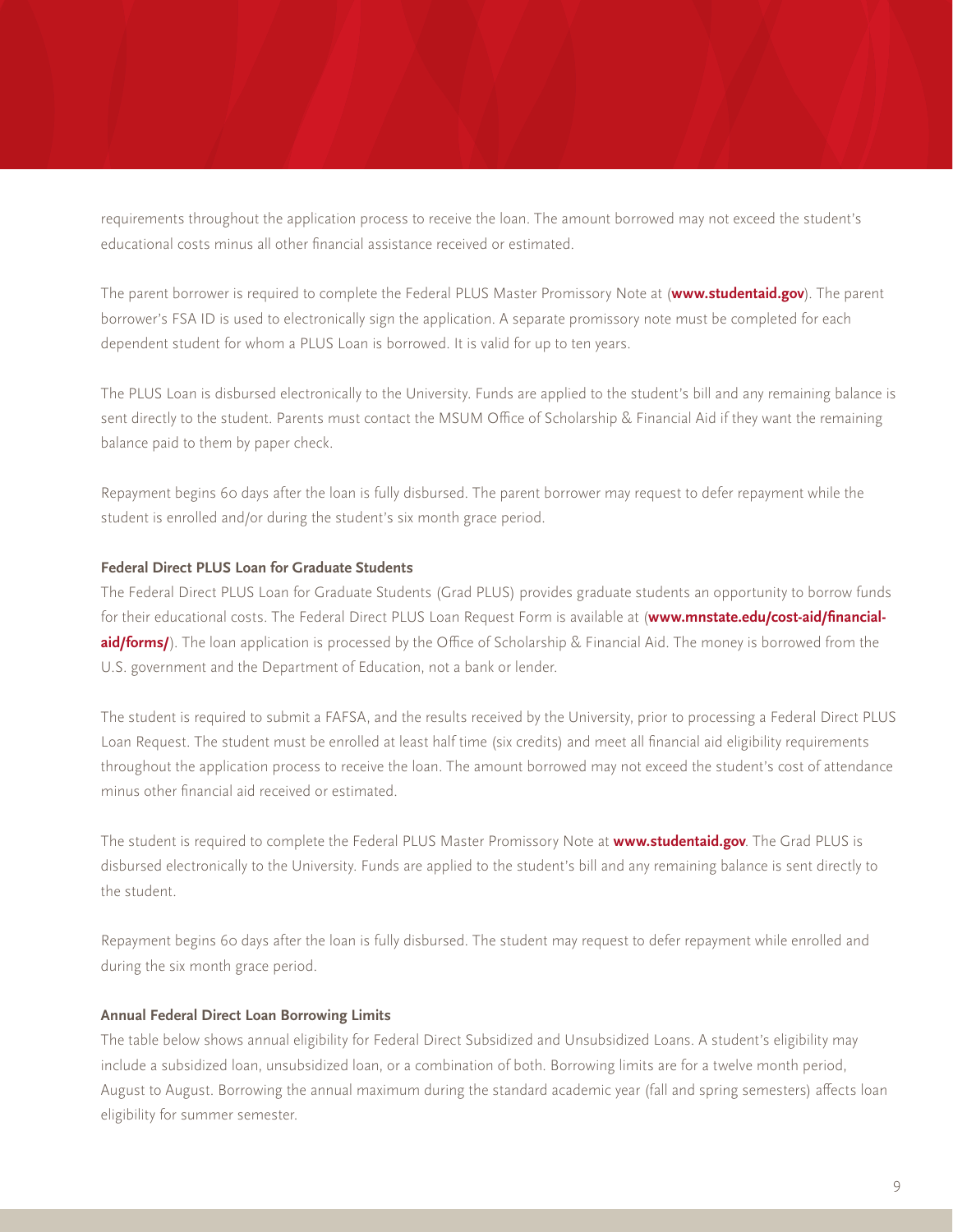Loan eligibility for graduating seniors enrolled for one semester of the award year is subject to regulatory loan proration. Full time students are typically limited to one-half of the annual base eligibility. Loan eligibility for students enrolled less than full time is determined by actual credit levels.

Students with a bachelor's degree who are continuing undergraduate enrollment in preparation for graduate study or seeking a second bachelor's degree different from the first may borrow up to \$7,500 if dependent, or \$12,500 if independent.

| <b>Grade Level</b>                           | <b>Base Eligibility</b> | <b>Additional</b><br><b>Unsubsidized</b><br>Dependent | <b>Additional</b><br><b>Unsubsidized</b><br>Independent |
|----------------------------------------------|-------------------------|-------------------------------------------------------|---------------------------------------------------------|
| Freshman (0-29 credits)                      | \$3,500                 | \$2.000<br>$---Of---$                                 | \$6,000                                                 |
| Sophomore (30-59 credits)                    | \$4,500                 | \$2,000<br>$---O1---$                                 | \$6,000                                                 |
| Junior/Senior (60-89 credits)                | \$5,500                 | $$2.000$ -----0r----                                  | \$7,000                                                 |
| Graduate/professional<br>(Unsubsidized only) | N/A                     | \$20,500                                              | $\frac{1}{2\sqrt{2}}$                                   |

\*See 'Federal Direct PLUS Loan for Graduate Students'

#### **Maximum Borrowing**

| Dependent undergraduate students   | \$ 31,000 (no more than \$23,000 subsidized) |
|------------------------------------|----------------------------------------------|
| Independent undergraduate students | \$57,500 (no more than \$23,000 subsidized)  |
| Graduate/professional students     | \$138,500                                    |

#### **Loan Repayment**

There are several loan repayment options. The terms and conditions are based on when the student first borrowed. Estimate the monthly payments and borrow only what is needed. Borrowing from more than one lender will create multiple monthly repayment obligations.

The table below is an estimated standard repayment plan for a Direct Loan borrowed at the maximum fixed rate of 6.8%. The standard repayment period is 10 years with a minimum monthly payment of \$50. Use a loan repayment calculator to estimate monthly payments at different interest rates and amount borrowed. Contact your loan servicer for additional information.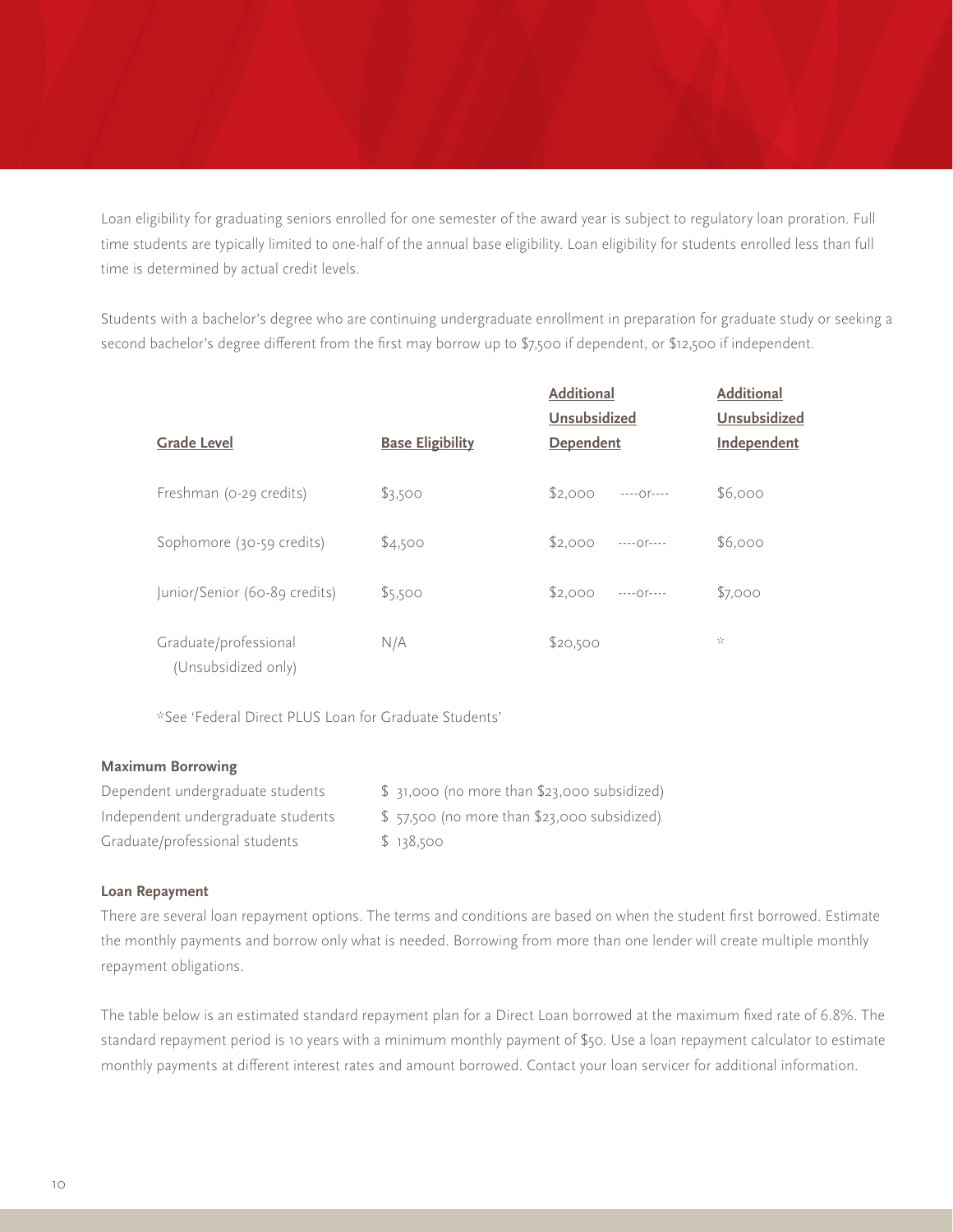| <b>Total Loan</b> | Number of       | <b>Monthly</b> | Interest   | Total       |
|-------------------|-----------------|----------------|------------|-------------|
| Amount            | <b>Payments</b> | Payment        | Charges    | Repaid      |
| \$3,500           | 90              | \$50.00        | \$971.06   | \$4,471.06  |
| \$7,500           | 120             | \$86.31        | \$2,857.24 | \$10,357.24 |
| \$10,000          | 120             | \$115.08       | \$3,809.66 | \$13,809.66 |
| \$15,000          | 120             | \$172.62       | \$5,714.49 | \$20,714.49 |
| \$23,000          | 120             | \$264.68       | \$8,762.42 | \$31,762.42 |

#### *Private Educational Loans*

Private educational loans are available from a variety of lenders. A list of reputable, but not exhaustive, loan programs is available at **https://choice.fastproducts.org/FastChoice/home/236700**. Private educational loan eligibility may be displayed on the Official Financial Aid Offer, but the student must initiate an application to the selected lender. The amount borrowed in private educational loans plus any other financial aid cannot exceed the cost of attending MSUM. A student may qualify for Federal Direct Subsidized and Unsubsidized Loans that have more favorable terms and conditions than private educational loans.

Some private educational loans allow students to borrow funds for unpaid charges incurred in prior terms of enrollment. If the student has remaining eligibility in his or her financial aid budget and an outstanding MSUM balance for the loan period requested, the application is reviewed by an Assistant Director or Loan Coordinator. A loan requested within the lender-defined time limits may be approved to pay outstanding University charges (documentation of need may be required).

#### **Student Educational Loan Fund**

The Student Educational Loan Fund (SELF Loan), one of the private loans, is administered by the State of Minnesota. The application is available to Minnesota residents or non-Minnesota resident students attending eligible institutions in Minnesota. Undergraduate, graduates, and students with a bachelor's degree who are pursuing a second major are eligible to borrow through the SELF Loan program. Students must be enrolled in an eligible degree program and making satisfactory academic progress. A credit-worthy co-signer is required for the SELF Loan. Loan eligibility may be reduced if other financial aid is received, but the student is not required to borrow through the Federal Direct Loan program before borrowing with the SELF Loan program. A federal loan default adversely affects SELF Loan eligibility.

Annual and cumulative loan limits are set by the Minnesota Office of Higher Education. The cumulative borrowing for students in an undergraduate or graduate program is \$140,000.

Students must receive an Official Financial Aid Offer from MSUM prior to applying for the SELF Loan, then complete SELF Entrance Loan Counseling online followed by the SELF Loan application. If the student will not or cannot complete the FAFSA, contact the Office of Scholarship & Financial Aid before starting the SELF application.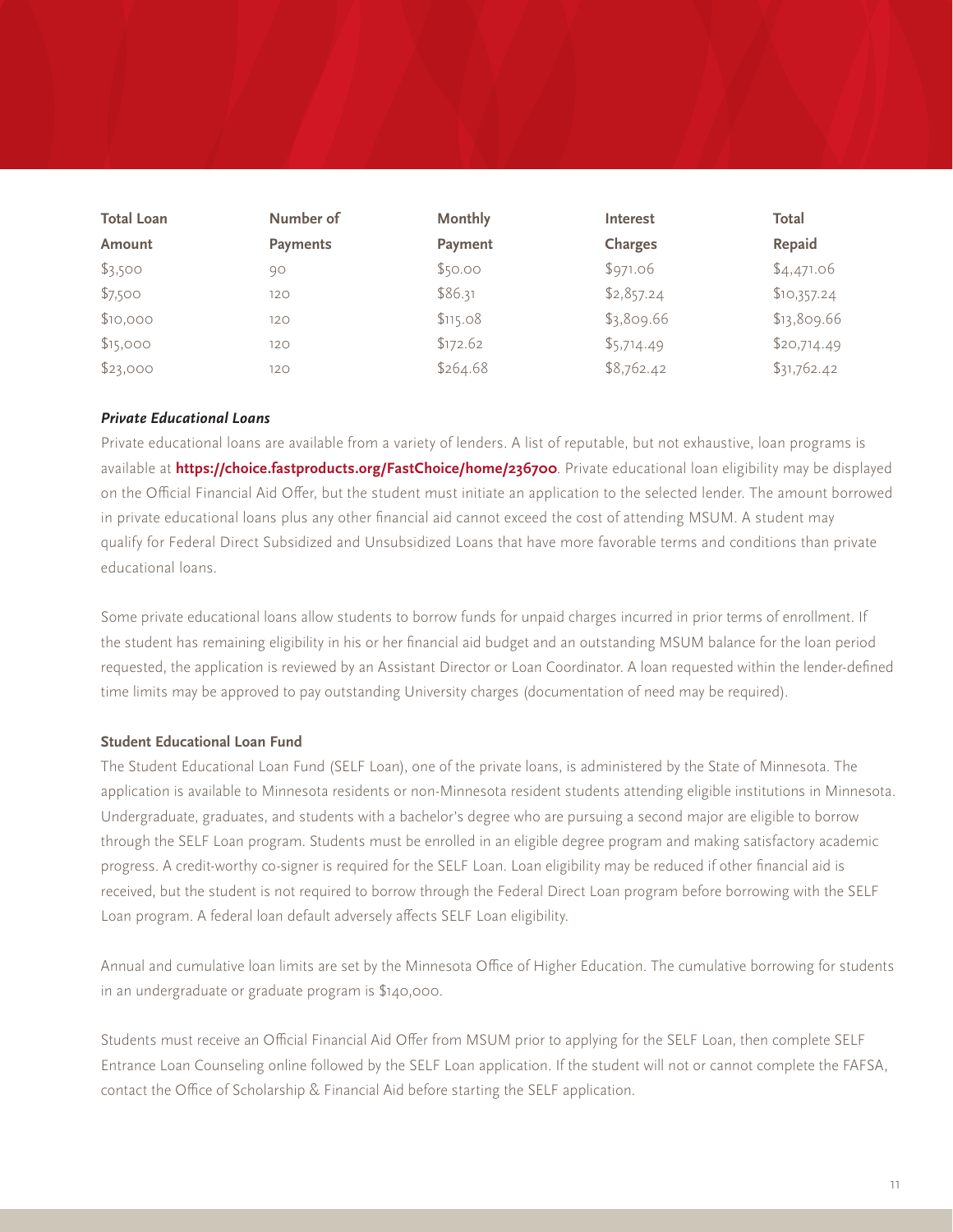SELF Loan applicants have the option of a fixed or variable interest rate. Quarterly interest payments are required while enrolled. After leaving school, monthly "interest only payments" are required for the first year. Principal and interest payments begin the second year. An alternative repayment plan allows for payment of interest only for two years and principal and interest beginning in the third year. Using this extension of "interest only payments" does not extend the total repayment period. There are limited deferments offered on the SELF Loan. Additional information is available at (**www.selfloan.state.mn.us**).

# Free Application for Federal Student Aid (FAFSA)

#### *Application*

The FAFSA is an annual application available at **www.FAFSA.gov**. The application period begins October 1 prior to the award year. Students are encouraged to apply early to maximize financial aid eligibility. The student and, if dependent, one parent, will need a Federal Student Aid Identification (FSA ID) to identify themselves electronically and access Federal Student Aid websites, including the FAFSA. Students and parents can create the FSA ID at **www.studentaid.gov/FSA-ID/create-account/launch**.

#### *Verification and Documentation*

Students may be selected for verification of FAFSA information. These students are required to submit documentation to confirm items reported on the FAFSA. Documentation may include a signed copy of IRS Form 1040 (including Schedules) or a Tax Return Transcript from the IRS, W-2s, and a signed statement with the student's household size and number of family members in college information. The student and/or parents may be able to utilize the IRS Data Retrieval Tool within the FAFSA application to electronically transfer IRS Form 1040 data from the IRS to the FAFSA and fulfill some verification requirements.

Students are encouraged to respond to requests within two weeks. Failure to comply with requests or complete verification within time limits will delay receipt of the student's Official Financial Aid Offer and may result in forfeiture of financial aid eligibility.

#### *Tax Extensions*

If a student or parent filed an IRS tax extension, financial aid may be awarded and disbursed for fall semester (with prior approval). Failure to submit required documentation once taxes are complete may result in cancellation of previous and future financial aid disbursements.

#### *Dependent and Independent Status*

Students who do not meet one of a limited number of criteria are considered dependent for financial aid purposes and must submit financial information on the FAFSA for themselves and parents (including stepparents). The IRS and U.S. Department of Education use different definitions of a "dependent," so tax exemption status, tax filing status, and financial resources are not considered when determining a student's financial aid independent status. Students are required to document independent status by provide a copy of a marriage license, veteran's identification (DD 214), birth certificate, or other documentation as requested.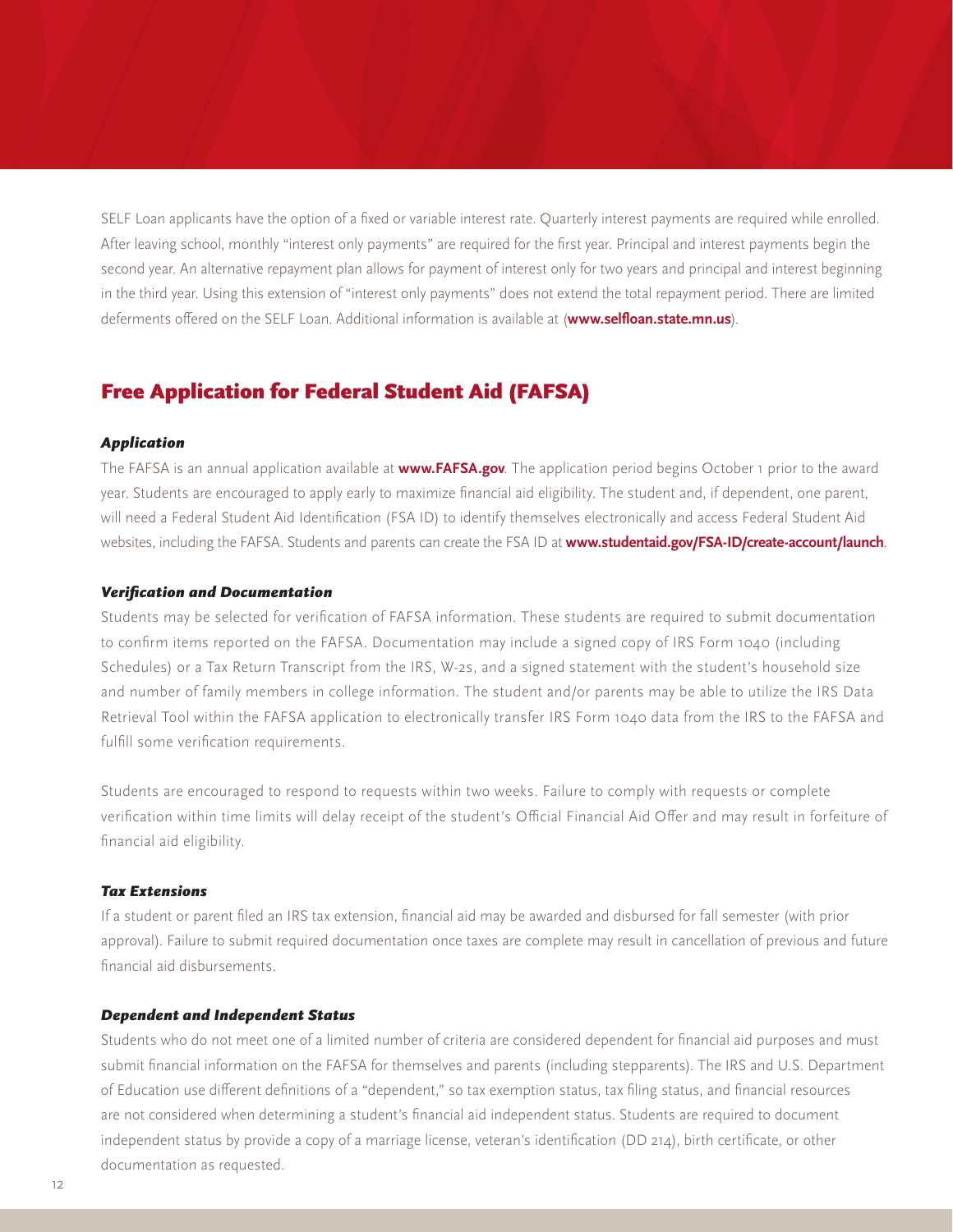An applicant must meet one of the following criteria to be considered independent for financial aid purposes:

- **▸** Age 24 or older by December 31 of the award year
- **▸** Married at the time FAFSA submitted
- **▸** Working on a master's or doctorate degree
- **▸** Currently serving active duty military for purposes other than training
- **▸** Veteran of the U.S. Armed Forces
- **▶** Have a child or dependents other than a spouse who lives with the student and receives more than half of their support from the student at the time FAFSA submitted through June 30 of the award year
- **▸** Orphan, in foster care, or a ward of the court at any time since the age of 13
- **▸** An emancipated minor as determined by a court in the student's state of legal residence
- **▶** Someone other than a parent or stepparent has legal guardianship as determined by a court in the student's state of legal residence
- **▸** Student's high school or school district liaison determined the student was an unaccompanied youth who was homeless or was self-supporting and at risk of being homeless at any time on or after July 1 of the processing year
- **▸** The director of an emergency shelter or transitional housing program funded by the U.S. Department of Housing and Urban Development determined the student was an unaccompanied youth who was homeless or was self-supporting and at risk of being homeless at any time on or after July 1 of the processing year
- **▸** The director of a runaway or homeless youth basic care center or transitional living program determined the student was an unaccompanied youth who was homeless or was self-supporting and at risk of being homeless at any time on or after July 1 of the processing year

#### *Expected Family Contribution*

When meeting the financial costs for college, the major responsibility rests with the student and his or her family. The Expected Family Contribution (EFC) is an assessment of the student's ability to pay based on information provided on the FAFSA. The EFC is determined by the Federal Needs Analysis Methodology formula. The formula reviews income, taxes paid, family size, number in college, and assets. Allowances for taxes paid, Social Security, and moderate family living costs are deducted from income and the remaining available income is then assessed to determine the amount available to assist with school costs. A dependent student's EFC is based on student and parent information. An independent student's EFC is based on student and spouse information (if married).

#### *Cost of Attendance*

The Office of Scholarship & Financial Aid establishes an average Cost of Attendance (COA), or budget that includes the estimated cost of tuition and fees, books and supplies, personal and incidental costs, room and board, and transportation. Personal and incidental expenses include such things as laundry, personal care items, loan fees, and entertainment. Students living with parents have a reduced budget compared to students who live on- or off-campus.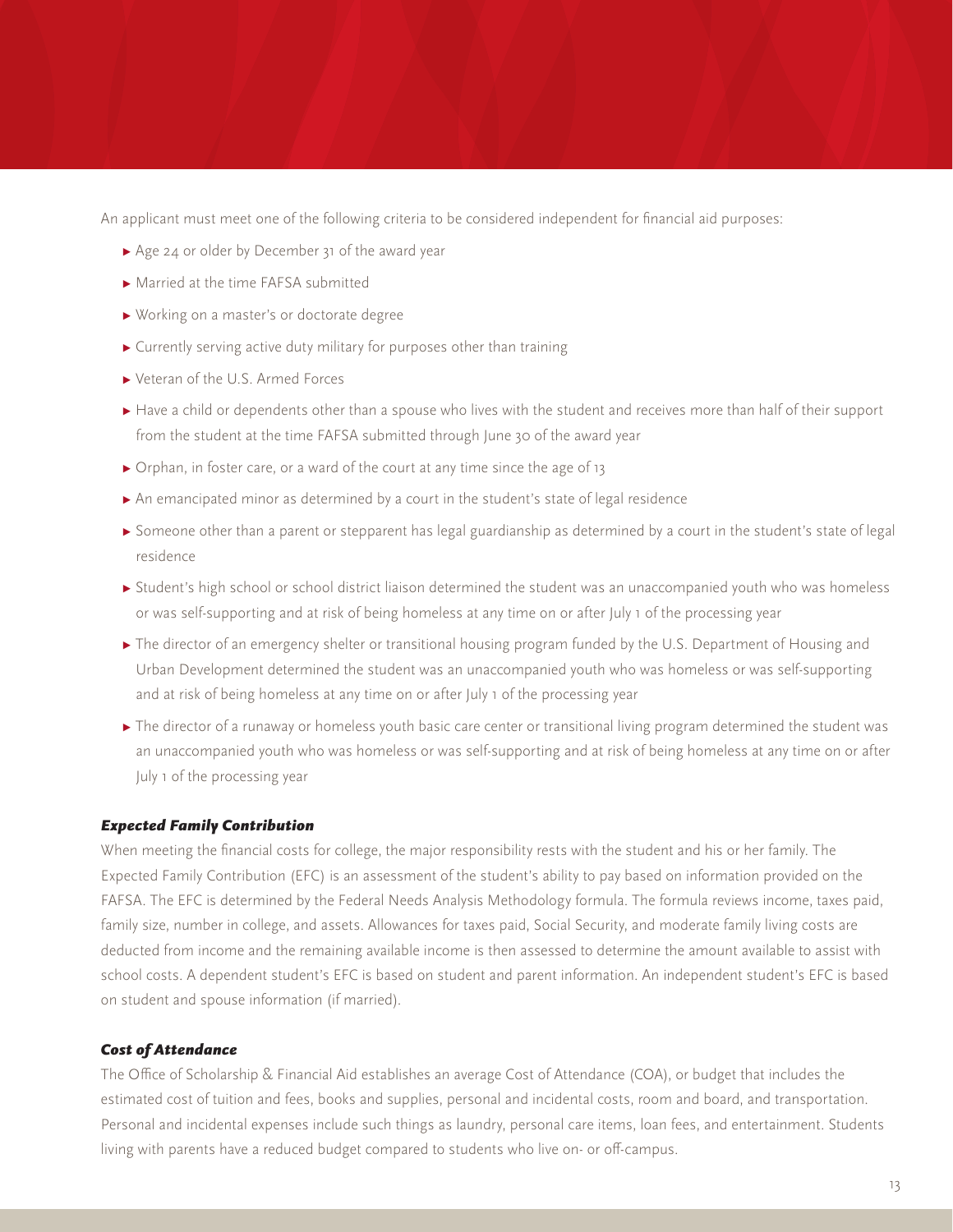Some students have special circumstances affecting the cost of education. Examples of special circumstances include a commute of more than 40 miles round trip daily and students with child care and dependent care costs for individuals supported by the student. Contact the Office of Scholarship & Financial aid for more information.

#### *Financial Need*

Once the student's Expected Family Contribution and the Cost of Attendance are determined, aid eligibility is reviewed and an official financial aid offer is packaged. The formula used to determine aid is:

Cost of Attendance – Expected Family Contribution = Financial Need

The Office of Scholarship & Financial Aid will meet as much of a student's documented financial need as possible, pending funding and eligibility requirements. Not all financial need will be met.

#### *Official Financial Aid Offer Notification*

Students receive an email at their mnstate.edu account when the Official Financial Aid Offer is available in eServices. The Official Financial Aid Offer lists expected types and amounts of aid.

Financial aid offers are based on anticipated full time enrollment. Undergraduate full time is 12+ per semester, threequarter time is 9-11 credits per semester, and half time is 6-8 credits per semester. Graduate full time enrollment is 8+ per semester, three-quarter time is 7 credits per semester, and half time is 6 credits per semester. Students enrolled for less than an academic year (fall and spring semester) or less than full time may have their cost of attendance, expected family contribution, and financial aid offer adjusted.

Grants are automatically accepted; no action is needed by the student. Federal Direct Loans are processed when the student accepts the loan(s) in eServices. Students can accept the full loan offer, a lesser amount, or decline the entire Federal Direct Loan. Declined Federal Direct Loans may be reinstated by contacting the Office of Scholarship & Financial Aid. Loans not accepted by the student and certified by MSUM prior to the student's last day of enrollment are forfeited. Loans cannot be processed after the end of a loan period (academic year, semester, or summer term).

Students and PLUS Loan borrowers have the right to cancel all or a portion of any loan by submitting a written cancellation request to the Office of Scholarship & Financial Aid within 14 calendar days after disbursement. The signed and dated request must include the borrower's name and Dragon ID or STAR ID number, the type of loan, and the amount to be cancelled. Cancellations processed after the loan is disbursement may result in a bill owed to the University.

The federally required College Financing Plan is available in eServices. The College Financing Plan is intended to compare costs and other school profile data. It is not an official offer of financial aid.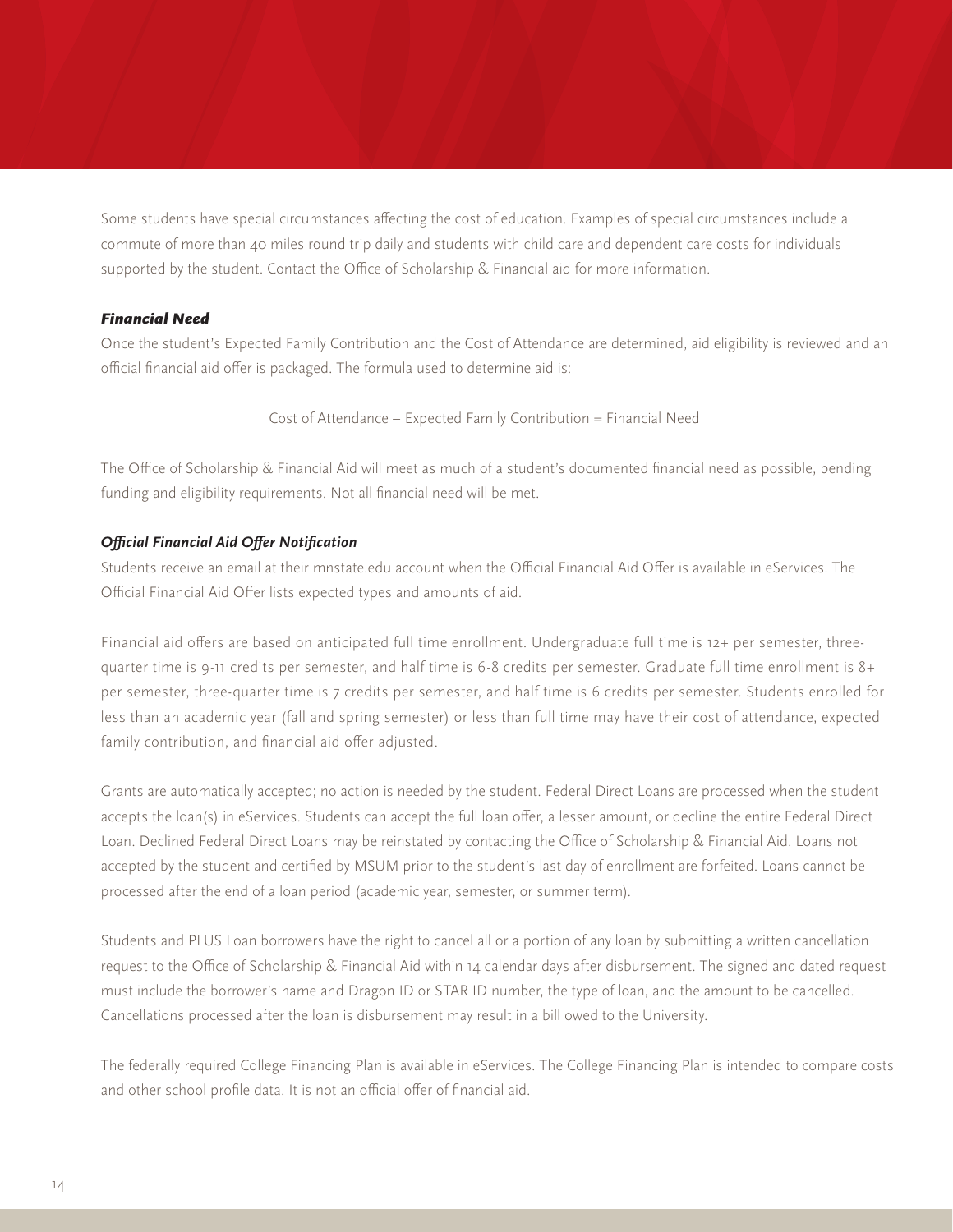#### *Loan Counseling*

Students borrowing through the Federal Direct Loan, SELF Loan, or other private loan programs are required to complete Loan Counseling at (**www.studentaid.gov**). Transfer students are encouraged to complete loan counseling even if it was completed at a previous school. An in-person loan counseling session may be scheduled with the Office of Scholarship & Financial Aid for those unable to complete the session online. Loans are not released until Loan Counseling is complete. This applies to only the first Federal Direct Loan disbursed.

Students who drop below six credits, graduate or withdraw are strongly encouraged to complete Exit Counseling at **www.studentaid.gov.**

#### *Master Promissory Note*

Students borrowing through the Federal Direct Loan program are also required to complete the Master Promissory Note at (**www.studentaid.gov**). Loans are not released until the Master Promissory Note is complete. The Master Promissory Note is valid for up to 10 years. A paper Master Promissory Note will be provided to those unable to use the electronic process.

#### *Federal Perkins Loans*

Federal Perkins loan borrowers complete Federal Perkins Loan exit counseling at https://heartland.ecsi.net/

#### *Financial Aid Offer Revisions*

Federal and state regulations prohibit receiving financial assistance that exceeds the cost of attending MSUM. If a student receives additional assistance, a portion of the financial aid offer may be reduced or cancelled. When available, other resources such as State Veterans benefits, Division of Rehabilitation Services assistance, Resident Assistant compensation, or housing and tuition waivers meet a portion of the educational costs and aid is adjusted accordingly. If the additional assistance results in the student receiving aid in excess of the cost of attendance, the financial aid offer will be revised and the student notified of any changes. In some cases, students may need to repay money already received. Students are encouraged to keep a copy of the original Official Financial Aid Offer and notify MSUM immediately if other funding is made available.

#### *Full & Part Time Enrollment and Prorated Financial Aid*

Full time enrollment for undergraduate students is 12+ credits per semester and 8+ credits per semester for graduate students. Students are not required to be enrolled full time to receive financial aid. Financial aid programs may prorate awards at specific credit levels or on a credit-by-credit basis. Proration may also reduce eligibility to zero.

The Pell Grant and FSEOG are prorated when enrollment is less than twelve credits. Payments are 75% of the award for 9-11 credits, 50% for 6-8 credits, and 25% for 1-5 credits. Pell Grant payments are based on enrollment on the 22nd calendar day of the semester. Federal Direct Loan eligibility is eliminated if the student is enrolled for less than six credits.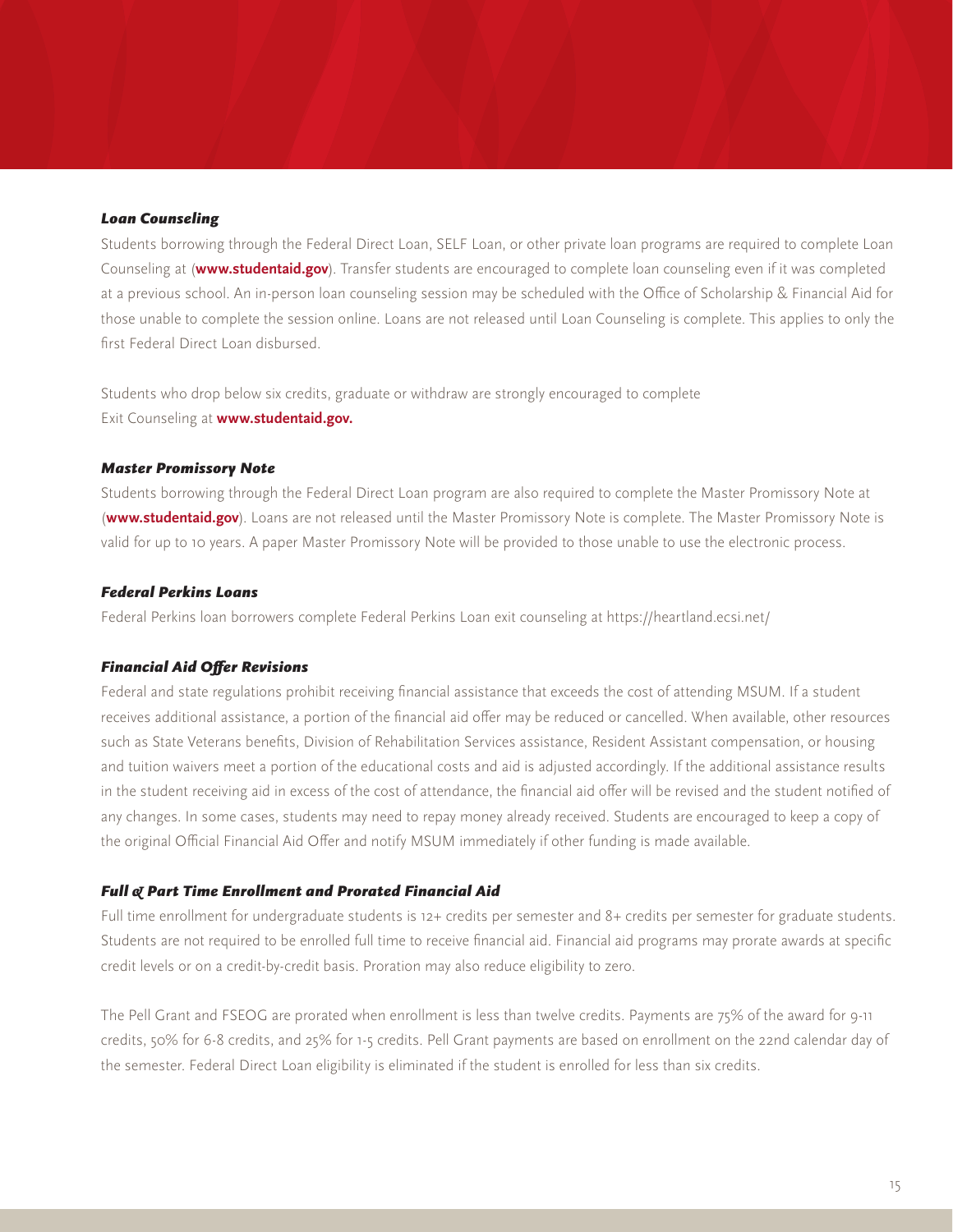# Billing

#### *Tuition & Fee Statements/Bills*

Bills are not mailed. Students view and print tuition & fee statements on eServices under the 'Bills and Payments' tab.

#### *Financial Commitment Date*

The financial commitment date is 15 business days prior to the start of the semester. By this date, students must complete ONE of the following action items to prevent semester class cancellation:

- **▸** Domestic students: make a minimum payment of \$300 toward tuition and fees; Returning international students: make a minimum payment of \$2025 toward tuition and fees; OR
- **▸** Release financial information by filing the FAFSA and have results submitted to MSUM; OR
- **▸** Enroll in a payment plan with Nelnet Business Solutions to pay the semester bill in monthly installments; OR
- **▸** Provide a Third Party Authorization to Business Services (Vocational Rehabilitation, military assistance, employer assistance, tuition waiver, etc.)

#### *Charging Books and Supplies*

Books and required supplies purchased through the MSUM Bookstore may be added to the student's MSUM bill. Prior to charging, students must authorize MSUM to use Title IV (federal) financial aid funds, including the Pell Grant, toward Bookstore and miscellaneous charges. Students complete this authorization in eServices. Students can charge up \$600 for fall and spring semesters and up to \$400 for summer term.

## Financial Aid Disbursement

Financial aid is typically offered for the academic year and disbursed equally across semesters. The default loan period is fall and spring semesters. Financial aid disburses each semester after the five day drop/add period, but no more than ten days prior to the student's earliest course start date. Financial aid (Pell Grant, FSEOG, Minnesota State Grant, TEACH Grant, most loans, and scholarships) is applied directly for tuition, fees, room and board charges, and bookstore charges. Disbursements are based on actual registered credits at that time or the date funds are released.

Once financial aid is applied to the student's balance, excess financial aid is issued to the student as an overage disbursement by direct deposit or paper check. If financial aid is applied to the bill and an outstanding balance remains, the student must be prepared to pay that amount with a personal check, credit card, or other funds. Disbursement schedules may be altered if applications are submitted later in the semester or attendance is for a portion of the year.

Students are responsible to pay for all registered classes. Business Services will assess a late fee to all accounts not paid in full by the due date and a registration hold will be placed on the student's account. Students must make arrangements with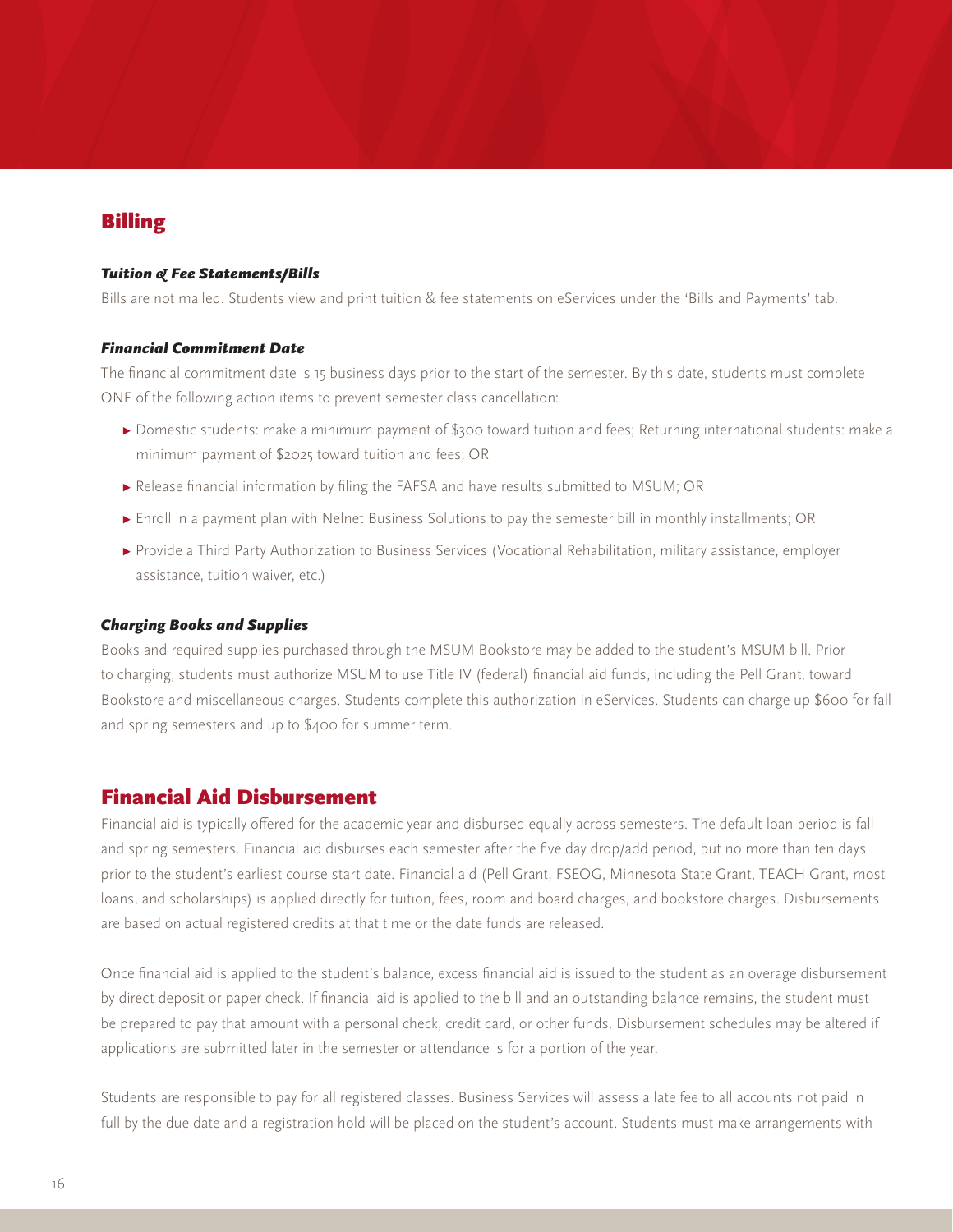Business Services if scheduled payments will not arrive in time. Payment dates are available at **www.mnstate.edu/cost-aid/tuition-fees/payment-dates/**.

If a student is registered and decides not to attend MSUM, the student must drop all registered credits prior to the end of the drop/add period to avoid charges.

# Tuition Rates

#### *North Dakota, South Dakota & Manitoba*

North Dakota, South Dakota, and Manitoba students who enroll at MSUM during the year immediately following high school graduation are automatically granted tuition reciprocity. All other North Dakota, South Dakota, and Manitoba students, and those from Wisconsin, must apply for reciprocity. Reciprocity application links and additional information is available at **www. mnstate.edu/records/residency-reciprocity.aspx**.

#### *Midwest Student Exchange Program*

The Midwest Student Exchange Program (MSEP) is a multi-state tuition reciprocity program. Through MSEP, public institutions agree to charge students no more than 150% of the in-state resident tuition rate for specific programs. All enrollment decisions are made at the discretion of the receiving campus and the campus may exercise its right to limit participation or set specific admission requirements for MSEP.

The following states are a part of the MSEP: Illinois, Indiana, Kansas, Minnesota, Missouri, Nebraska, North Dakota, Ohio, and Wisconsin. Effective fall 2022, new students from Illinois are not eligible for the MSEP tuition rate.

# Enrollment Elsewhere

#### *Seamless Enrollment*

Credits enrolled at other Minnesota State System schools are referred to as "Seamless Enrollment" credits. These credits count toward the student's total credits for financial aid eligibility if the credits are applicable to MSUM degree requirements. No additional paperwork is required. Student apply for and receive financial aid offers from MSUM and financial aid is applied to the student's bill at MSUM. Any remaining funds are disbursed to the student. It is the student's responsibility to pay the tuition and fee balance at the other Minnesota State System school. If there is no excess financial aid remaining, it is the student's responsibility to make payment arrangements with the other Minnesota State System school.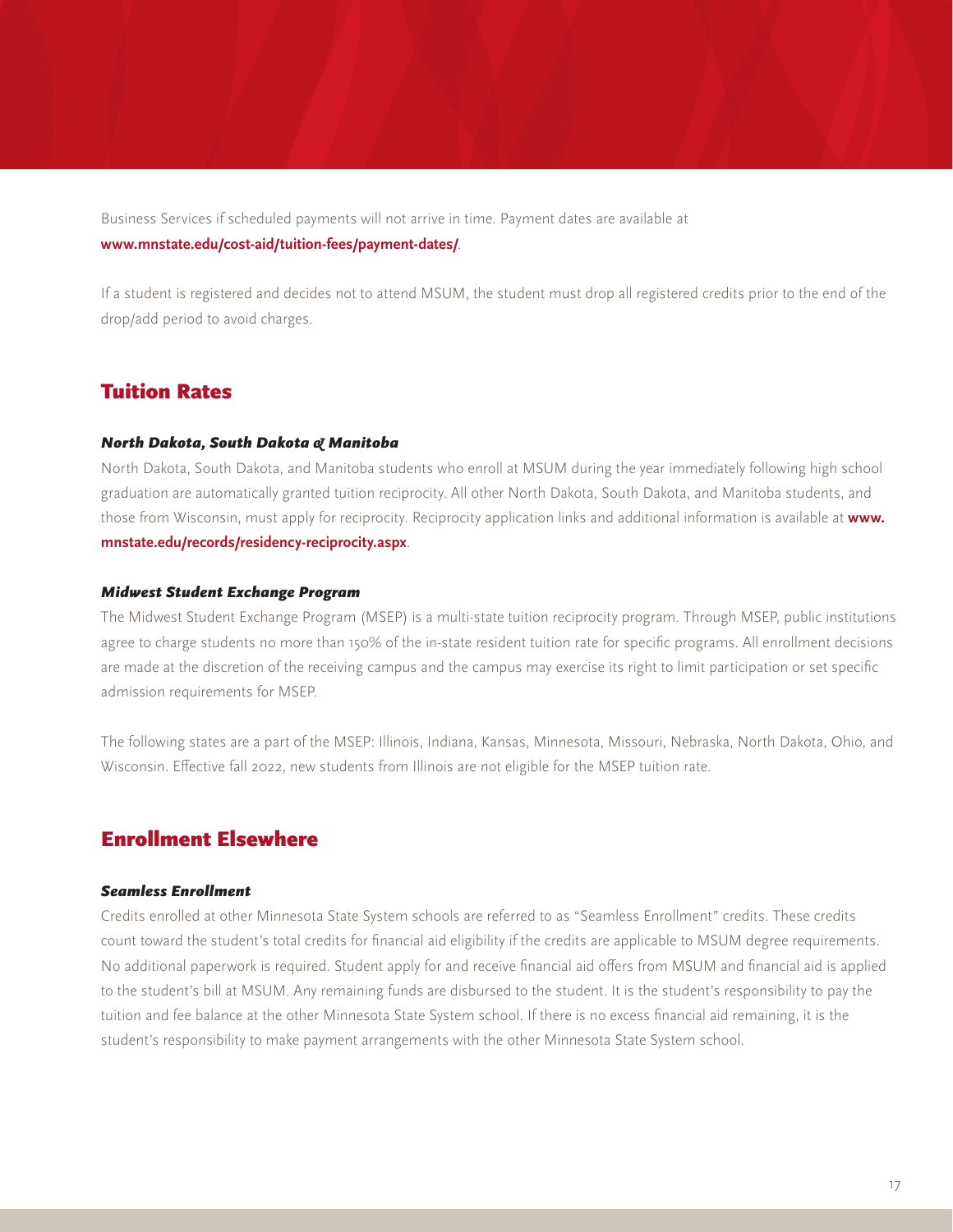#### *Consortium Agreements*

Financial aid is available for attendance at accredited, non-Minnesota State System schools through an approved consortium or contractual agreement. Credits are registered at MSUM as "exchange" and allow the student to receive most forms of financial aid for those courses. A consortium agreement must be submitted to the Office of Scholarship & Financial Aid a minimum of one month prior to the semester start date. Students are responsible for obtaining a transcript with final grades and credits to validate disbursements.

#### *Study Abroad*

Many study abroad programs qualify for financial aid. Students must be enrolled in an approved program of study through MSUM, a program formed through affiliation with another school, or a study abroad organization such as Knowledge Exchange Institute (KEI), International Studies Abroad (ISA), University Studies Abroad Consortium (USAC), or Sol Education Abroad. A consortium agreement may be required. Students are required to document their semester start date and number of registered credits prior to financial aid disbursement. Contact the Center for Global Engagement or the Office of Scholarship & Financial Aid for more information.

#### *National Student Exchange*

National Student Exchange (NSE) allows undergraduate students to study at participating colleges and universities in the United States, Canada, Guam, Puerto Rico, and the U.S. Virgin Islands. Financial aid (with the exception of work-study) is available for students participating in NSE. Financial aid is available for tuition and fees, room and board, books and supplies, travel, and personal expenses. Many schools have the option of paying MSUM tuition and receiving financial aid at MSUM (Plan B) or paying the host school's tuition and applying for and receiving financial aid at the host school (Plan A). Contact the Center for Global Engagement for more information.

# Tuition & Fee Refunds

#### *Dropped Courses*

MSUM will fully refund tuition and fees for individually dropped courses if the drop occurs within the first five business days of the semester.

#### *Withdraws*

If a student completely withdraws from the University, MSUM will refund a percentage of tuition and fees to the student and/or the student's financial aid funding source(s) according to the following schedule as established by the Minnesota State System Board of Trustees and the University: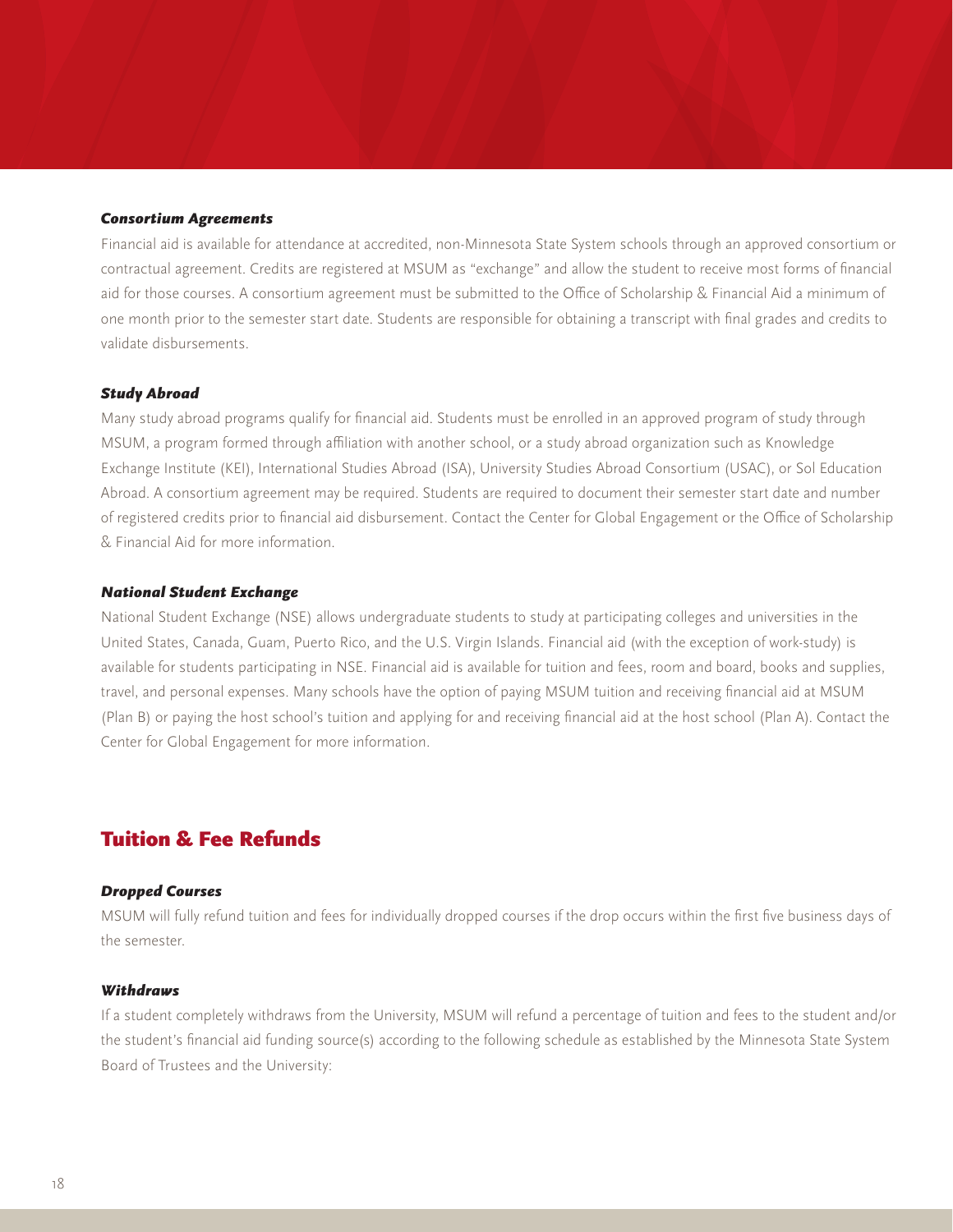Fall and Spring Semesters

- **▸** 1st through 5th business day of semester 100%
- **▸** 6th through 10th business day of semester 75%
- **▸** 11th through 15th business day of semester 50%
- **▸** 16th through 20th business day of semester 25%
- **▸** After the 20th business day of semester 0%

Summer and other terms at least 15 days

- **▸** 1st through 5th business day of term 100%
- **▸** 6th through 10th business day of term 50%
- **▸** After the 10th business day of term 0%

Summer and other terms less than 15 days

- **▸** 1st business day of term 100%
- **▸** 2nd and 3rd business day of term 50%
- **▸** After 3rd business day of term 0%

#### *Return to Title IV (R2T4) and Minnesota State Financial Aid*

The procedures for refunding institutional charges to students receiving Title IV and Minnesota State financial aid are established by the Minnesota State System Board, the Minnesota Office of Higher Education, Federal statutory refund policy, and the University. Charges will be repaid, up to the initial award amount received, to those sources in the order directed by the Department of Education and Minnesota Office of Higher Education. Any eligible refund dollars will be disbursed to the student. No refunds will be granted for less than \$1.00.

Federal regulations require repayment of 'unearned' financial aid for students who withdraw or cease attendance any time prior to the 60th percentile date of the semester. The 'unearned' Federal Title IV aid funds for the semester will be repaid to the source in the following order: Federal Direct Unsubsidized Loan, Federal Direct Subsidized Loan, Direct Graduate PLUS, Direct Parent PLUS, Pell Grant, FSEOG, TEACH Grant, and Iraq and Afghanistan Service Grant.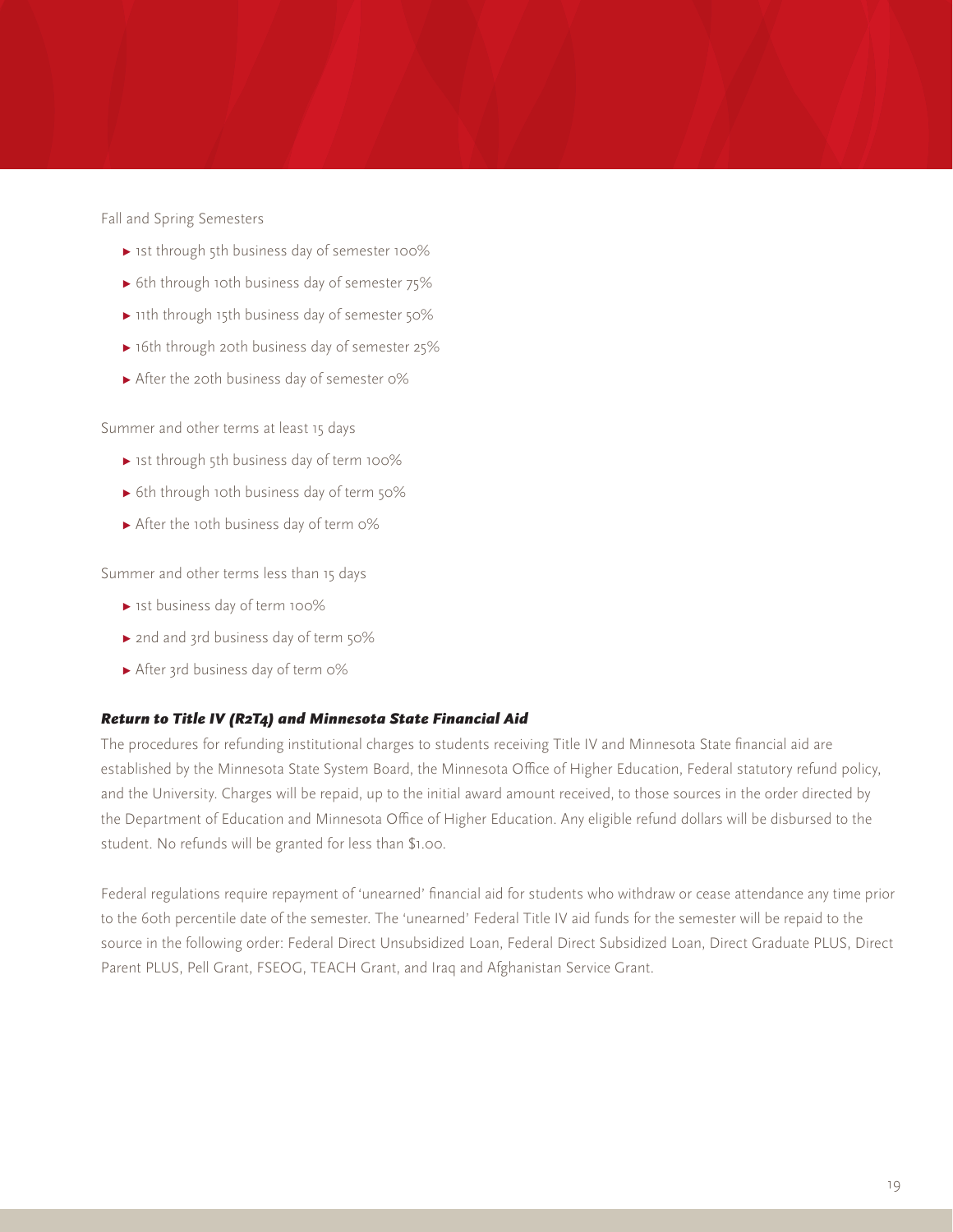The calculation to determine how much aid a student enrolled in full semester courses has 'earned' and is not required to repay is below. The amount the student must repay is the remaining percentage or 'unearned' percentage.

Calendar Days Attended  $\div$  Total Calendar Days in the Semester = Percentage of Aid 'Earned'

Example: Student withdraws after attending 28 calendar days out of a 112 day semester

The student earned 25% of the federal aid and 75% must be repaid.

The calculation for students enrolled in modules (courses that are shorter in duration than the full semester) will take into account the class schedule, number of calendar days in the module, how many days the student attended, whether the module course was completed with a passing grade, and whether or not the student is graduating in the same semester.

Funds are not disbursed after a total withdrawal except for grant funds that were awarded prior to withdrawal, and federal loans that were originated prior to withdrawal for which promissory notes have been signed prior to completion of the R2T4 calculation. The withdrawal date will be the date the University is notified of withdrawal (official) or either the last reported date of academic activity or the midpoint of the enrollment period (unofficial). Return of federal funds will be completed no more than 45 days after determination of withdrawal. Failure to repay will result in a hold on diplomas, future registration, and/or release of official transcripts.

#### Exceptions

- **▸** Private loan funds are excluded from immediate student repayment on the assumption the student will follow loan repayment according to the terms of the private loan promissory note(s).
- **▸** Student repayment of grant funds will be reduced by 50% after the 'unearned' calculation is determined and the University's repayment amount is subtracted.

Students who receive Minnesota State aid (Minnesota State Grant, Minnesota Post-Secondary Child Care Grant, Minnesota GI Bill Grant, and Minnesota Indian Scholarship Program):

- **▸** If the calculation made according the Office of Higher Education Refund Calculation Worksheet results in a refund of institutional charges and, after the institution's share of any required refund to Title IV programs has been made, a proportional share of any remaining refund must be returned to state financial aid programs (not to exceed the amount of the payment the student initially received from a Minnesota State aid program).
- **▸** Regulations stipulate the student's repayment choices:
	- *▹* Repay to the University the 'unearned' aid amount in full within 45 days of the schools' notification of a repayment requirement.
	- *▹* Make Title IV financial aid program repayment arrangements with the Department of Education via the National Student Loan Data System (800.621.3115).

<sup>28</sup> calendar days attended  $\div$  112 calendar days in the semester = 25%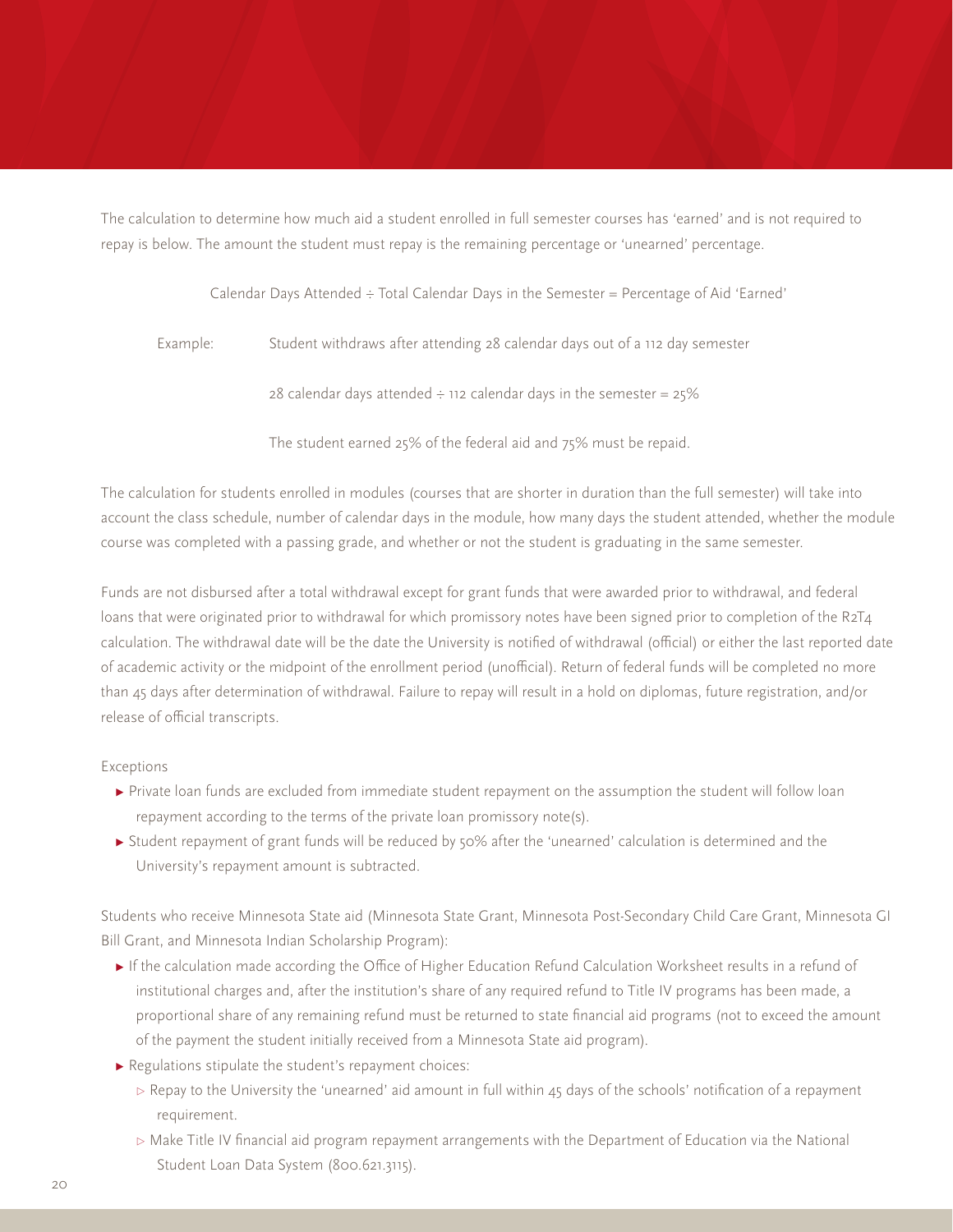Students who elect to appeal the refund policies and/or percentages used for determining the refund amounts may file a Tuition Refund Appeal. No refunds will be granted for less than \$1.00.

If withdrawing for military reasons, please see the University Military Withdrawal Policy and contact the Registrar's Office at 218.477.2565 for more information.

Residence hall refunds are based on the number of days remaining in the semester. A \$50.00 administrative charge will be deducted from the Housing refund. Contact Housing and Residential Life at 218.477.2118 for more information.

#### *Refundable Drops*

In the event a student has received financial aid, then drops a class and receives a refund, financial aid may be adjusted if total enrolled credits decreases. Students may be required to repay financial aid previously received.

#### *Last Day of Attendance*

The Office of Scholarship & Financial Aid reviews financial aid eligibility for aid recipients who unofficially withdraw from the University and receive grades of F, FN, I, NC or W. For these students, financial aid eligibility is based on the last day the student attended class or class participation can be documented. If the last date of attendance or class participation is beyond 60% of the scheduled attendance, no refund is due. If attendance or participation is prior to 60% of the scheduled attendance, or in cases of attendance in modules (less than full semesters courses), any unearned financial aid is returned to the appropriate financial aid program. This may result in a bill to the University.

# Remedial (Developmental) Courses

Remedial courses with content less than high school level are not eligible for financial aid.

# Audited Courses

Classes taken for audit are not eligible for financial aid. If a class is switched to "audit" after aid is received, a repayment may be owed.

# Summer Financial Aid

Summer is considered a third semester in the academic year. Funding may be available through the Pell Grant, Minnesota State Grant, federal or state work-study, Federal Direct Loans, and private educational loans. Eligibility is determined by the FAFSA used in the previous fall and spring semesters. A separate application is not required. Official Summer Financial Aid Offers are posted to eServices.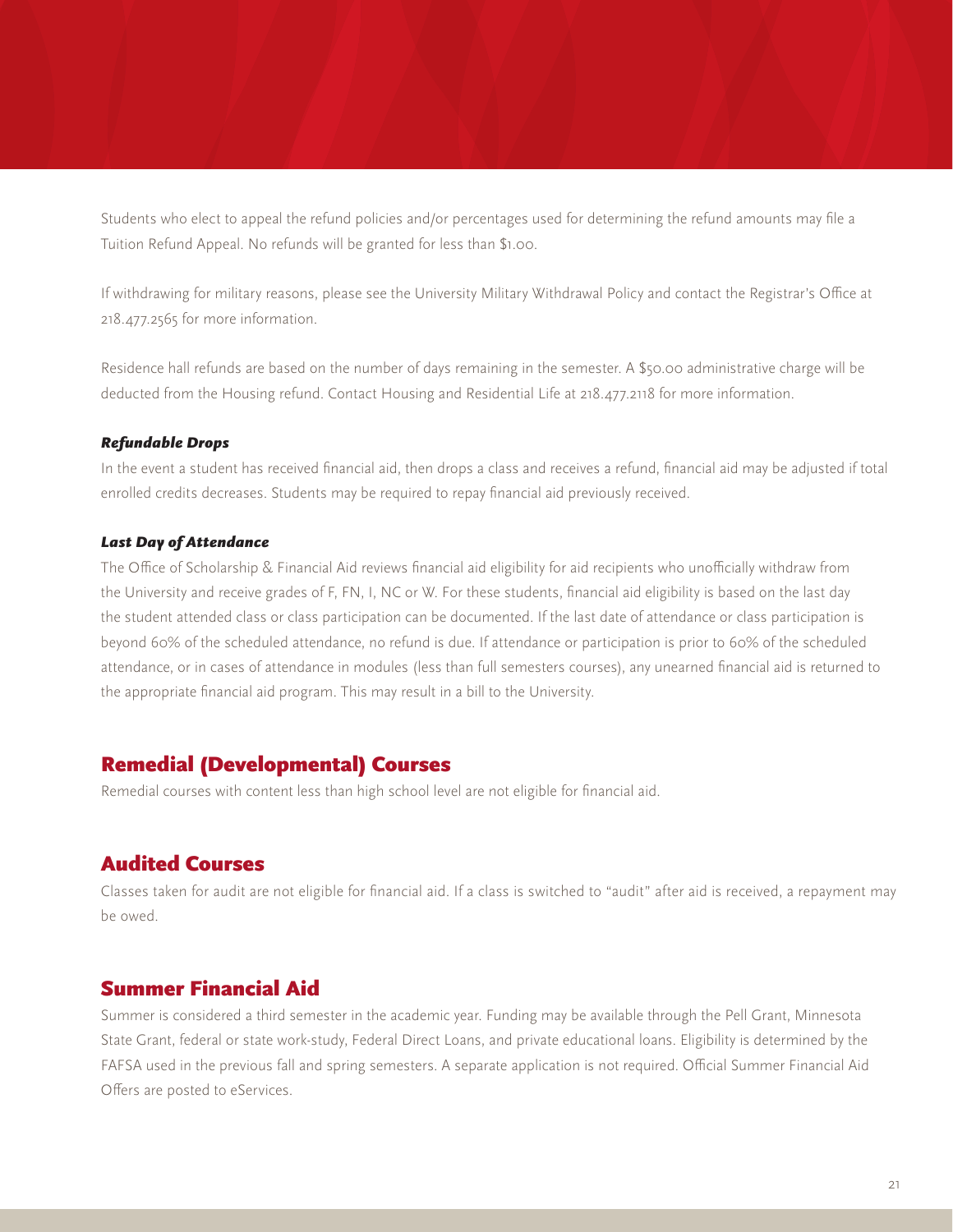All summer registration must be completed prior to the end of the drop/add period for each class. Financial aid is disbursed starting in June based on all registered credits.

Students not maintaining satisfactory academic progress at the end of the previous spring semester are subject to financial aid suspension for summer semester. Notification of financial aid suspension may occur after the start of summer classes. Students on financial aid warning or probation during the spring semester may have summer offered. Financial aid may be cancelled if a student's financial aid is suspended.

Dropping class registration and receiving a tuition refund, withdrawing from a course, or not beginning attendance in one or more registered courses may require repayment of financial aid funds.

Example: A student registered for six summer credits – a three credit course in an early summer session and a three credit course in a later session. The student drops the later session course and the result is three total credits for summer. This may result in the student being required to immediately repay summer financial aid already disbursed.

#### *Summer Pell Grant*

Eligibility for summer Pell Grant is limited to the unused remainder from the previous fall and spring semesters. Additional Pell Grant may be awarded if the student is enrolled in six or more summer credits. Pell Grant payments are based on registered credits as of the 22nd calendar day of the semester. Adding or withdrawing from courses after that date does not increase or decrease the Pell Grant payment (some exceptions apply).

#### *Summer Work-Study*

Summer work-study funds are limited and awarded on a "first-applied" basis. Students enrolled fall and spring semesters who were ineligible for work-study are usually eligible for work-study in the summer if registered for at least six summer credits.

#### *Summer Federal Direct Loan and SELF Loan*

Eligibility is determined by grade level and is limited to one annual maximum per year (fall-spring-summer).

#### Financial Aid after Receiving a Bachelor's Degree

Once students complete their first bachelor's degree, they are no longer eligible for Federal Pell Grant, FSEOG, and Minnesota State Grant.

Students pursuing an approved graduate licensure, a second bachelor's degree different from one previously earned, some certificate programs, and those taking prerequisite courses for admission to a graduate program may be eligible for limited financial aid. These students must submit the Degree Certification form available on the Office of Scholarship & Financial Aid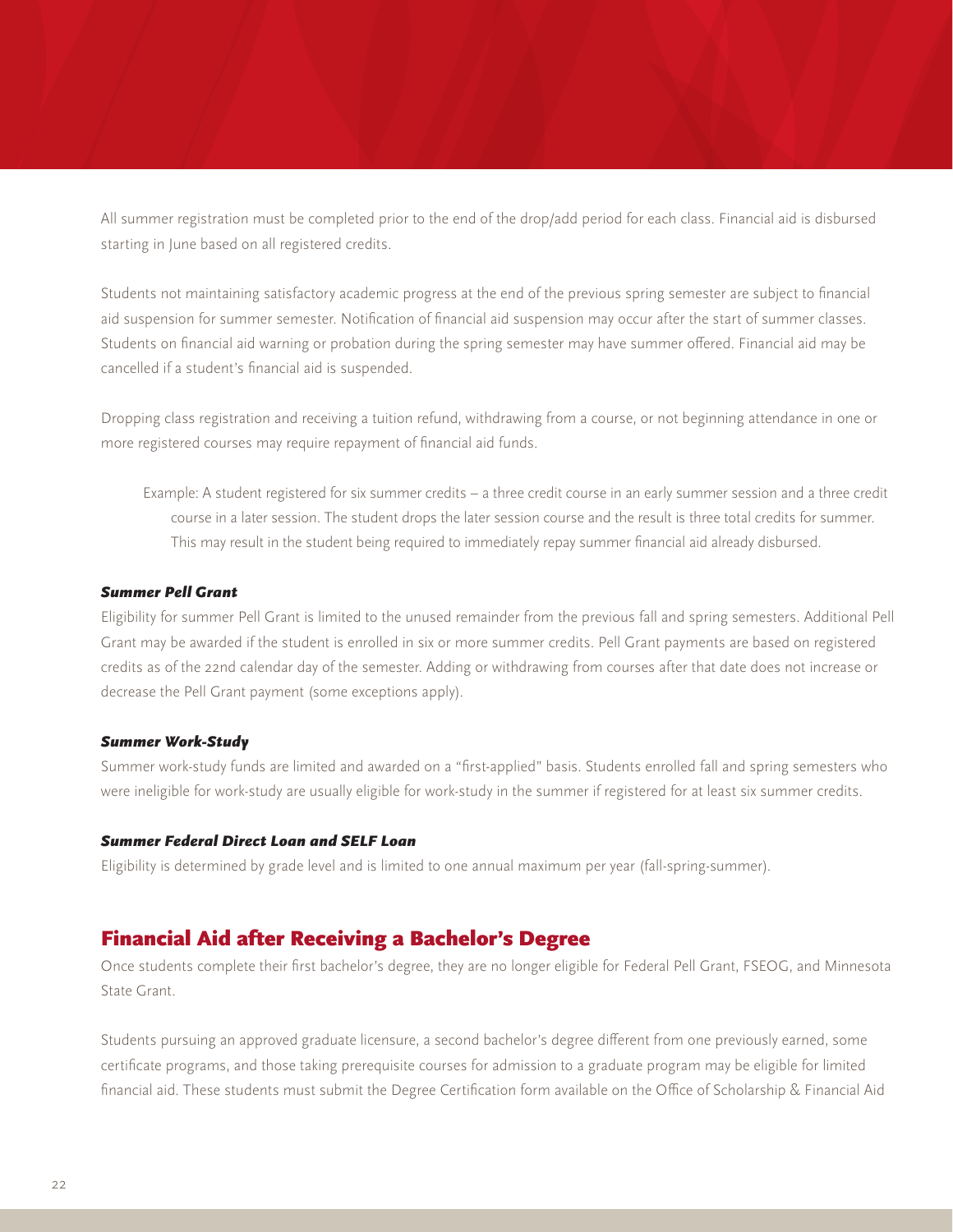web page. If approved, funding may be available through the Federal Direct Subsidized or Unsubsidized Loan program, PLUS Loan, SELF Loan, or private loan programs, or federal or state work-study.

Students pursuing additional majors or minors are eligible for SELF Loan or other private loans.

# Graduate Student Aid

Graduate students must be admitted as a graduate degree-seeking candidate in an eligible graduate program to be considered for graduate-level funding. Financial aid budgets for graduate students are based on 24 credits per year (twelve credits per semester of enrollment in graduate-level courses). Undergraduate courses usually do not count. Full time for graduate students is eight credits per semester and half time is six credits.

Graduate students may be eligible for Federal or State Work-Study, the Minnesota Post-Secondary Child Care Grant, Federal Unsubsidized Direct Loans or private educational loans. Graduate students are not eligible for the Federal Pell Grant, FSEOG, Minnesota State Grant, and Federal Direct Subsidized Loans.

All graduate students must maintain Satisfactory Academic Progress. Students in loan repayment are encouraged to contact their loan servicer regarding in-school deferment of loan payments.

#### *Graduate Assistantships*

Graduate assistantships provide real-world experience in the student's academic discipline, help meet graduate school expenses, strengthen the academic experience, and develop professional skills. An assistantship may include scholarly research, program administration, or student support services.

There are two types of graduate assistantships. The first, federal or state work assistantships, require financial need as determined by the Office of Scholarship & Financial Aid. The second, institutional assistantships, do not require financial need. A nominal amount of assistantships provide a tuition waiver. Contact Graduate Studies (**www.mnstate.edu/admission/ graduate**) about available positions and review job listings posted with the Career Development Center (**www.mnstate.edu/ dragonjobs**).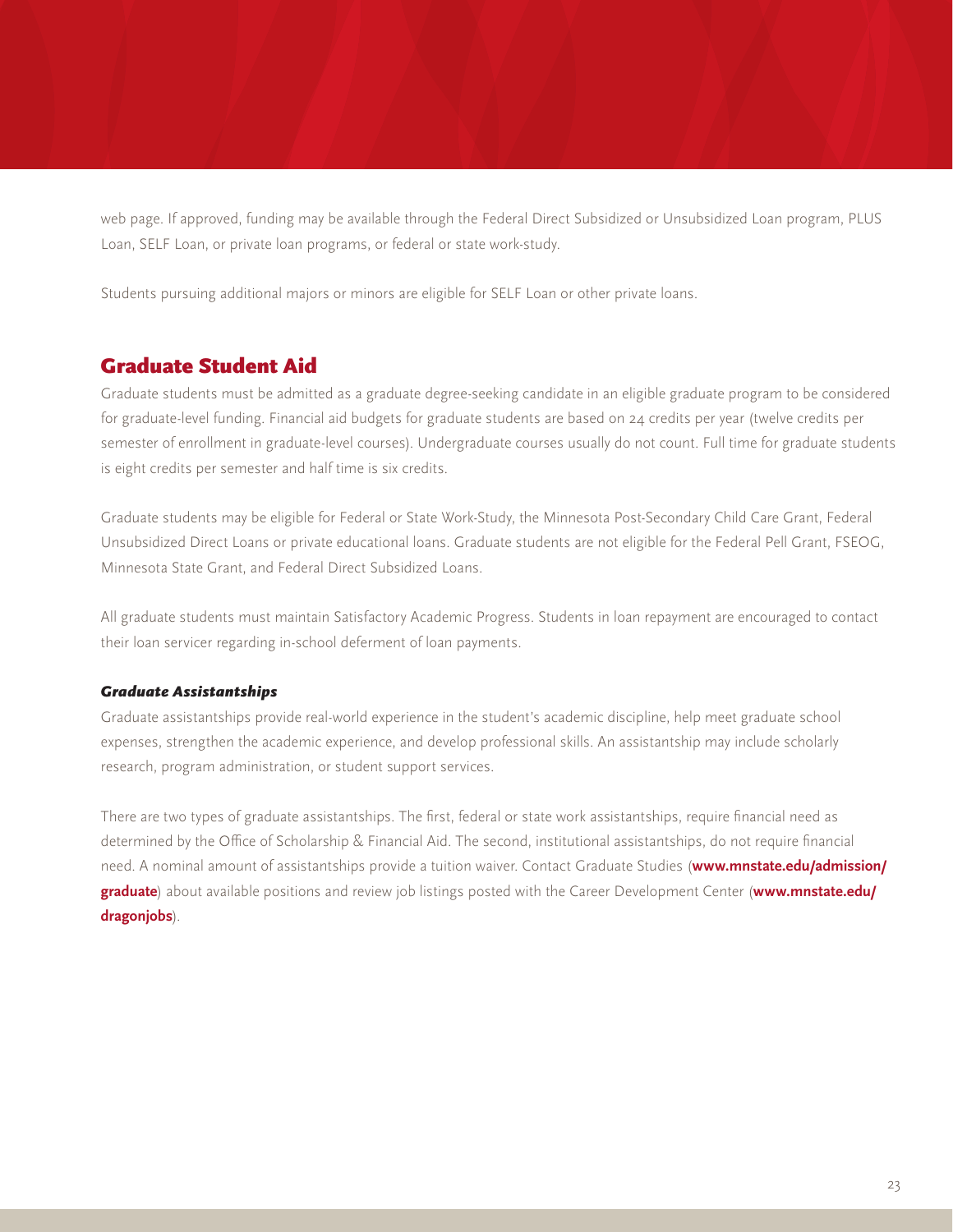# Special Conditions Appeal

The Special Conditions Appeal is an optional form for students whose financial circumstances have changed since the FAFSA was submitted. Appeals require a signed statement explaining the special circumstances, supporting documentation and what action the student would like to see taken. The Special Conditions Appeal form is available on the Office of Scholarship & Financial Aid web page. Examples of special conditions include:

- **▸** Expenses incurred and/or economic hardship as a result of COVID-19
- **▸** Involuntary loss or significant reduction of income and/or benefits
- **▸** Significant medical or dental expenses not covered by insurance for family members in the FAFSA household
- **▸** One-time income received
- **▸** Death of a parent or spouse
- **▸** Divorce or separation of parent or student after the FAFSA was filed
- **▸** Additional family member in college
- **▸** Exceptional expenses

# Financial Aid Satisfactory Academic Progress Policy Standards

Federal and state regulations require all students make satisfactory academic progress toward completion of degree, certificate or licensure requirements to receive student financial aid. All terms of attempted enrollment are considered in determining satisfactory academic progress regardless of whether aid was awarded for the term.

Failure to meet satisfactory academic progress standards results in ineligibility for state and federal aid programs (including all grants, loans, campus Work Study, Vocational Rehabilitation, Post-Secondary Childcare, Indian Scholarships, and University Scholarships).

**Quantitative Standard (Pace):** Completion Percentage Financial aid standards require students to satisfactorily complete a minimum of 66.667% of their total cumulative attempted MSUM credits with a minimum grade of "D" (or "P" or "S" if enrolled on a pass/fail or satisfactory/unsatisfactory basis). Transfer credits accepted and applied to the student's program requirements count as credits attempted and completed for calculation of cumulative completion percentage.

**Quantitative Standard: Maximum Credits Attempted:** Credits attempted to complete a degree and receive financial aid cannot exceed 150% of the credits required to complete the degree program.

Undergraduate students become ineligible to receive financial aid funding after they have attempted 180 total semester credits at MSUM, including any transfer credits accepted and applied toward the student's general education, program or degree requirements. Grades of Failed (F), Failure for Non-Attendance (FN), Unsatisfactory (U), Incomplete (I), No Credit (NC), In Progress (IP), Withdrawn (W) and blank (Z) for courses taken at MSUM count as credits attempted but not completed.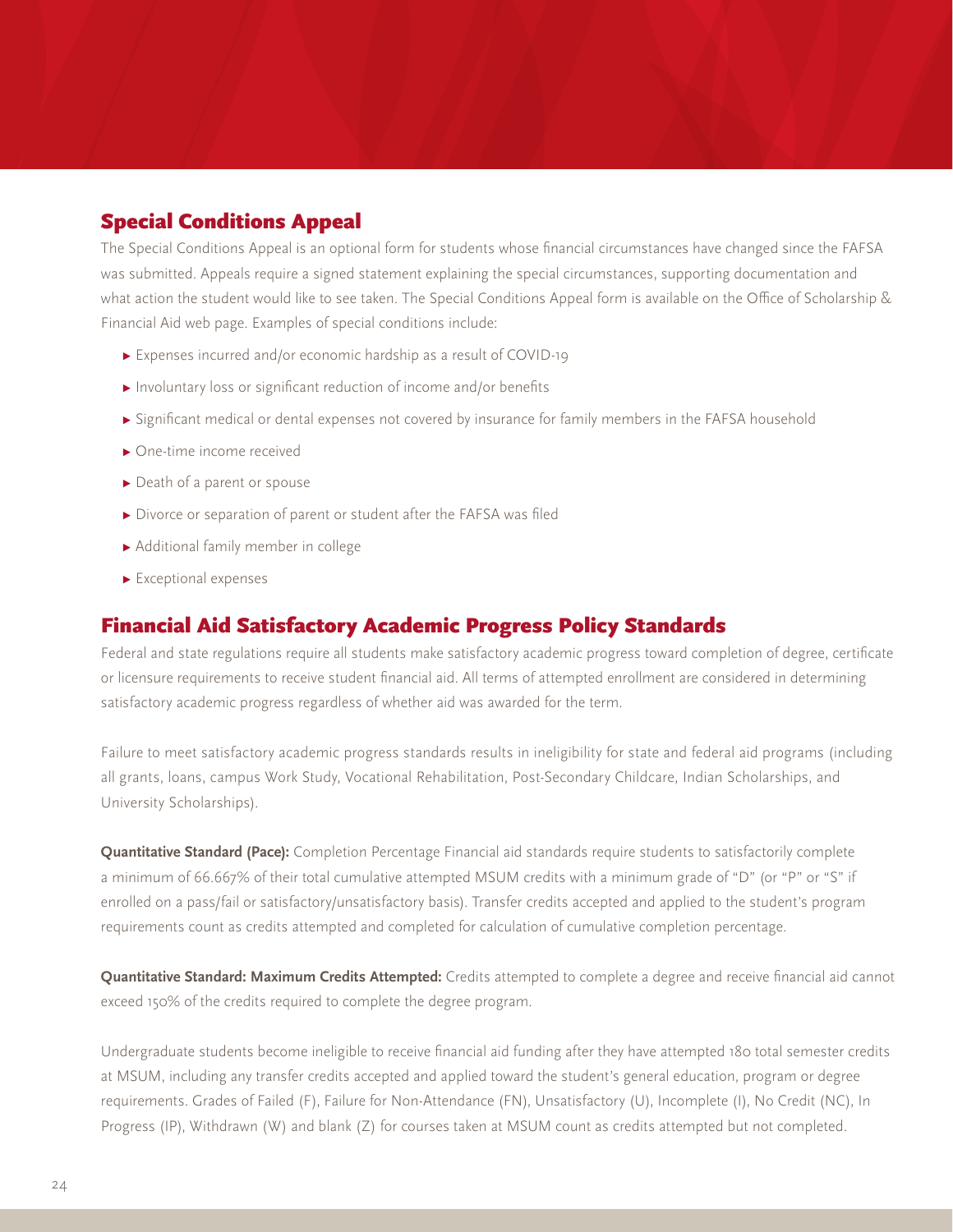Students who are enrolled in an undergraduate program and seeking a second bachelor's degree, teacher certification or licensure are limited to 60 attempted semester credits in an approved degree plan.

Graduate students are limited to 52 attempted semester credits.

Students seeking a specialist degree are limited to 53 attempted semester credits beyond their first graduate degree. Students who have completed only a bachelor's degree are limited to 105 attempted graduate semester credits if seeking a specialist degree.

#### **Qualitative Standard: Grade Point Average**

**Undergraduate:** Attempted credits include all courses on student records after the fifth class day, including withdrawals, incompletes, repeats, non-credit and remedial courses. Undergraduate students are required to achieve the following cumulative grade point average at the points indicated: 0 - 29 attempted credits: 1.8 30 – 59 attempted credits: 1.9 60 or more attempted credits: 2.0

**Graduate:** Beginning with the first attempted credit, graduate students must maintain a minimum 3.0 GPA.

**Evaluation Period:** Monitoring satisfactory academic progress begins with the first credit attempted and is done at the end of every semester (fall, spring and summer).

#### **Failure to Meet Standards:**

#### **Quantitative: Completion Percentage**

If at the end of a semester a student fails to meet MSUM Satisfactory Academic Progress completion percentage standards, MSUM will allow that student to retain his or her financial aid eligibility under a warning status for one semester. If at the end of the warning semester a student meets MSUM's cumulative quantitative standards, MSUM will end the student's warning status. If at the end of the warning semester a student fails to meet MSUM's cumulative quantitative standards, the student will be placed on financial aid suspension.

#### **Quantitative: Maximum Credits Attempted**

Financial aid eligibility is limited to 150% of the credits required to complete the student's academic program. If at the end of a semester a student exceeds the maximum credits attempted standard, the student is suspended from financial aid eligibility.

Programs that require longer than the maximum credits attempted limits must have individual approval from the Office of Scholarship and Financial Aid through an appeal process. Students must submit for review a signed statement explaining why the program has not been completed within the allowable maximum time frame; an academic plan approved and signed by their advisor indicating the semesters remaining for degree completion; a course plan for each remaining semesters; and projected graduation date. Appeals for credits in excess of 150% solely to improve GPA are not approved unless the course is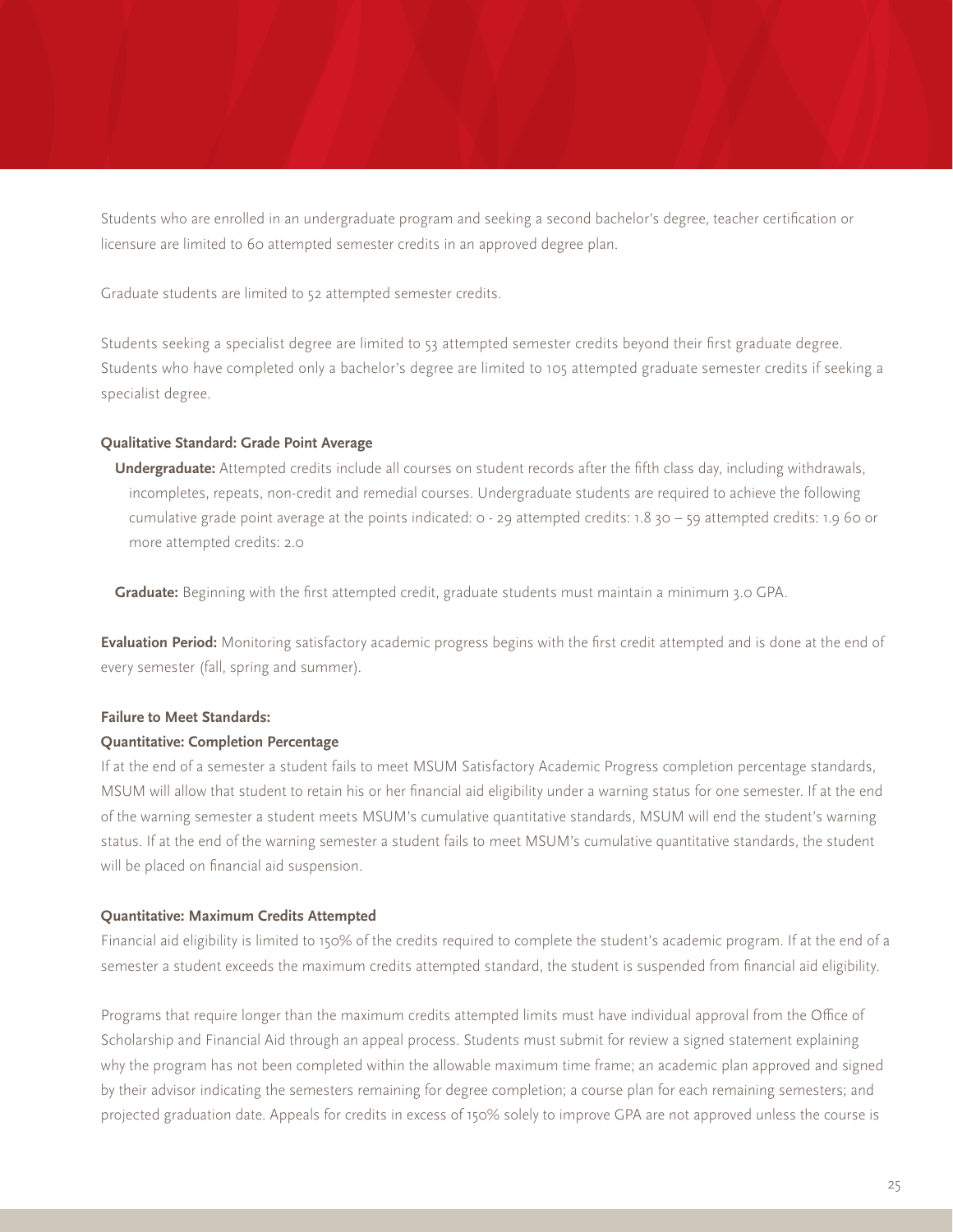part of an approved academic plan. Submission of an appeal does not indicate automatic approval of the academic plan. Each appeal is reviewed on a case-by-case basis.

**Qualitative:** Students who are in good standing at the beginning of the term but fall below the minimum cumulative GPA at the end of the term will be placed on warning for one term. Students on warning at the beginning of a term who do not meet the minimum cumulative GPA at the end of the term will be suspended. Students may immediately be suspended from financial aid eligibility in the event of extraordinary circumstances where it becomes readily apparent that a student has not maintained satisfactory academic progress.

Suspension for Not Maintaining Qualitative Standards: Students who are suspended the first time for insufficient GPA may not return to MSUM for one semester (not including summer term). Second and subsequent suspensions last one calendar year.

**Other Factors:** If at the end of a semester a student fails to meet MSUM's completion percentage standards (quantitative) and/or cumulative GPA standards (qualitative) the student will be placed on warning for one semester. If at the end of a warning period a student does not meet MSUM's completion percentage and/or cumulative GPA standards, the student will be placed on suspension from class enrollment and financial aid eligibility.

If MSUM determines it is not possible for the student to raise his or her GPA or course completion percentage to meet MSUM's cumulative standards before the student reaches 150% of the program length for which he or she is receiving financial aid, MSUM will suspend the student from financial aid eligibility immediately upon completion of the evaluation.

It is possible for students to be placed on financial aid suspension for failure to meet more than one type of Satisfactory Academic Progress standard.

Students who have not received financial aid in the past are immediately subject to standards when they apply for financial aid.

**Notification:** Students who fail to meet the minimum standards will be notified by email when they are placed on warning or suspension.

**Appeals:** Quantitative financial aid suspension (completion percentage or maximum credits attempted) may be appealed to the Office of Scholarship and Financial Aid. Appeals are made on the basis of extraordinary or mitigating circumstances (including but not limited to major illness, death in the family, serious accident, etc.), or the successful completion of additional coursework. The appeal must state why the student failed to make satisfactory academic progress and what has changed in the student's situation that would allow the student to demonstrate satisfactory academic progress at the end of the semester. Each case is reviewed individually. The Office of Scholarship and Financial Aid informs the student in writing within seven business days of its decision, provided adequate documentation was submitted by the student.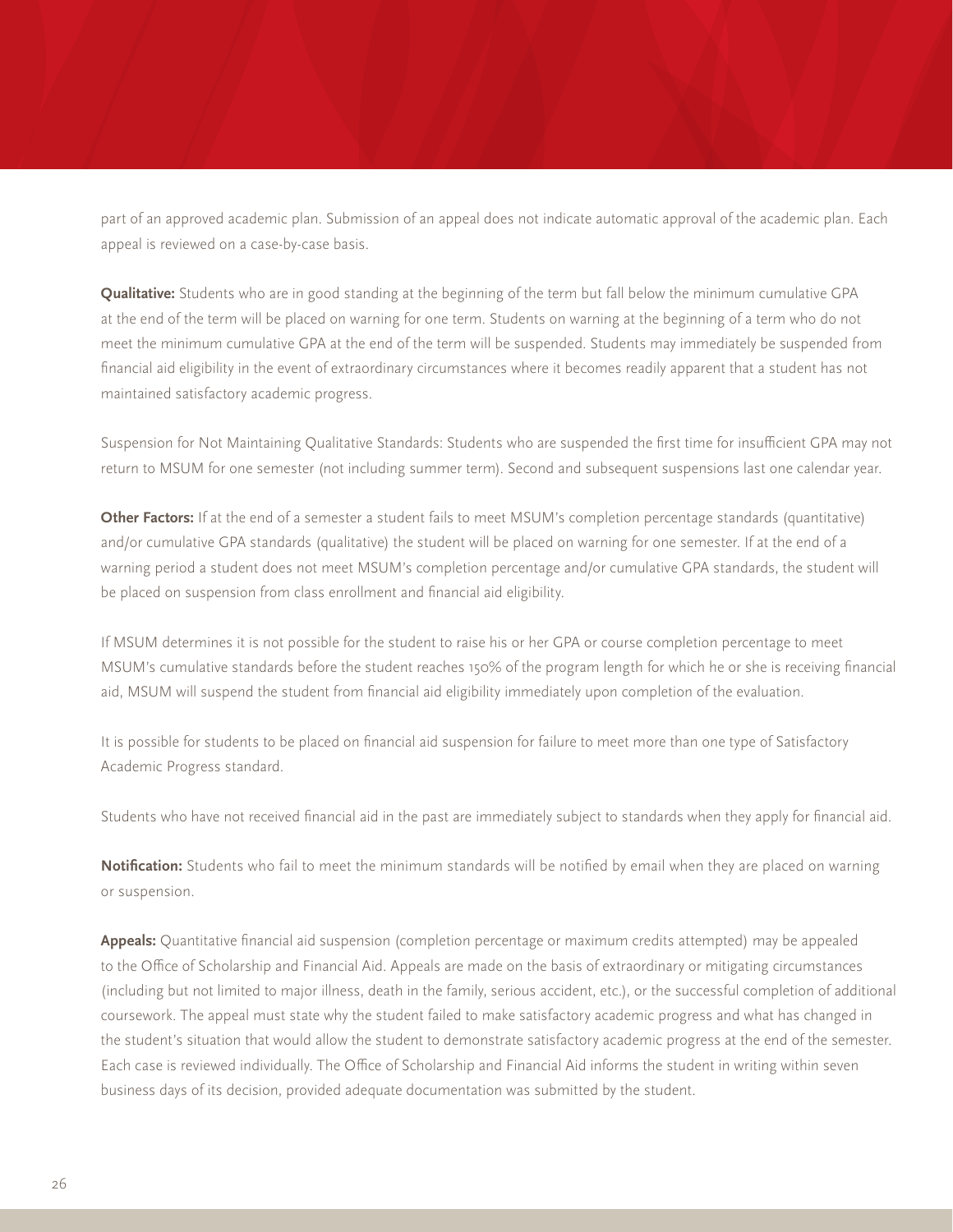If the appeal is approved, financial aid eligibility is reinstated on a probation status with an academic plan for one term. Written notification will include the standards the student is expected to meet.

Progress is evaluated at the end of the next term of attendance. If at the end of a probationary term the student meets MSUM's probationary term academic plan requirements (minimum 2.01 GPA and 100% completion of credits attempted that semester, or other student specific requirements for the academic plan) but has not met MSUM's cumulative quantitative standards, MSUM will permit the student to retain financial aid eligibility as long as the student continues to meet the academic plan requirements. The student's academic progress is monitored each term.

If a student fails to meet MSUM's cumulative quantitative standards or the academic plan requirements, MSUM will suspend the student from financial aid eligibility.

If an appeal is denied, written notification will state the reason(s) for the denial and the process for appealing the denial.

If a student is not satisfied with the reason for denial of the appeal, subsequent appeals are submitted to the University Financial Aid & Suspension Appeals Committee.

Qualitative suspension (insufficient grade point average) is appealed directly to the University Financial Aid and Suspension Appeals Committee. Students who are readmitted after academic suspension will be placed on academic probation and may also need to submit an appeal for financial aid reinstatement consideration.

Students who are subject to quantitative suspension may appeal their status directly to the University Financial Aid and Suspension Appeals Committee.

**Probation:** If a student's academic suspension appeal is granted, they will be on probation for their next term of attendance and placed on an academic plan. At the end of the probation term students who have met the minimum semester standards or terms of the academic plan will be allowed to enroll and be eligible for financial aid the next term.

Re-establishing Eligibility after Financial Aid Suspension: Students whose financial aid eligibility has been suspended may regain eligibility only through MSUM's appeal process or when they meet the institution's satisfactory academic progress quantitative standards. If Incomplete (I) credits are a factor in failure to maintain satisfactory progress, subsequent successful completion of these credits may be used to re-establish eligibility for financial aid. Paying for classes out of pocket or sitting out a period of time in and of itself is not sufficient to re-establish a student's financial aid eligibility.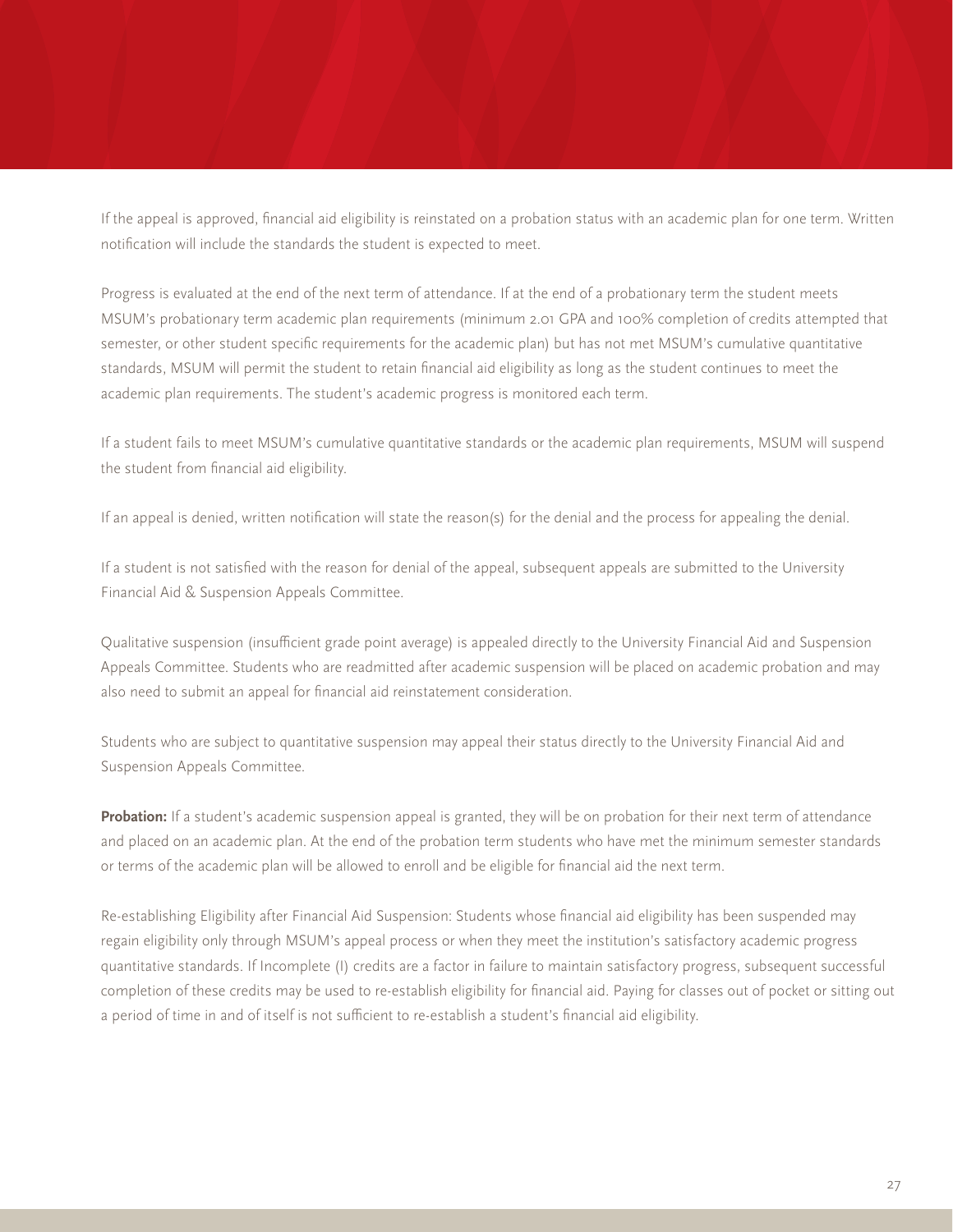#### **Additional Elements**

**Academic Forgiveness:** Credits for courses previously taken, for which academic forgiveness is granted, count in calculating percentage completion and maximum credits attempted for financial aid satisfactory academic progress.

**Academic Plan:** A student who successfully appeals for reinstatement of financial aid eligibility is placed on probation and may be required to complete specific requirements contained in an academic plan developed for that student by the university.

**Academic Year:** The period from August to May (fall and spring semesters). Summer is a semester trailing the academic year.

**Audit Courses:** Courses taken for audit are not funded by financial aid, are not used in calculating Satisfactory Academic Progress and do not count as credits attempted or earned for purposes of financial aid.

**Calendar Year:** The period from January through December.

**Consortium Agreements, Tri-College, Credits Enrolled at Other Minnesota State Schools, Study Abroad, State University Common Market, ISEP, NSE and other travel programs:** Credits attempted and earned while participating in these programs are included in calculating satisfactory academic progress.

**Evaluation Period:** Satisfactory Academic Progress is measured at the end of each term.

**Financial Aid Suspension:** A student on financial aid suspension is not eligible to receive financial aid.

**Maximum Time Frame:** The maximum number of cumulative attempted credits within which a student must complete his or her academic program.

**Probation Status:** A student successfully appealed a financial aid suspension and regains his or her financial aid eligibility for one evaluation period (one semester). At the conclusion of the semester he or she must meet the university's cumulative GPA (see Qualitative Standards) and Completion Percentage standards (66.667% cumulative completion); or have successfully completed the probationary term requirements set by the university (2.01 semester GPA and 100% semester course completion); or met the first term requirements of their individual academic plan.

**Qualitative Measure:** The Grade Point Average (GPA) a student must maintain in order to retain financial aid eligibility.

**Quantitative Measure:** The "pace" at which a student must progress through his or her program in order to retain financial aid eligibility.

**Remedial/Developmental Credits:** Identifies credits attempted for courses numbered less than 100. By Minnesota State policy, up to 30 remedial credits are excluded in calculating maximum credits attempted but included in grade point average and completion percentage calculations.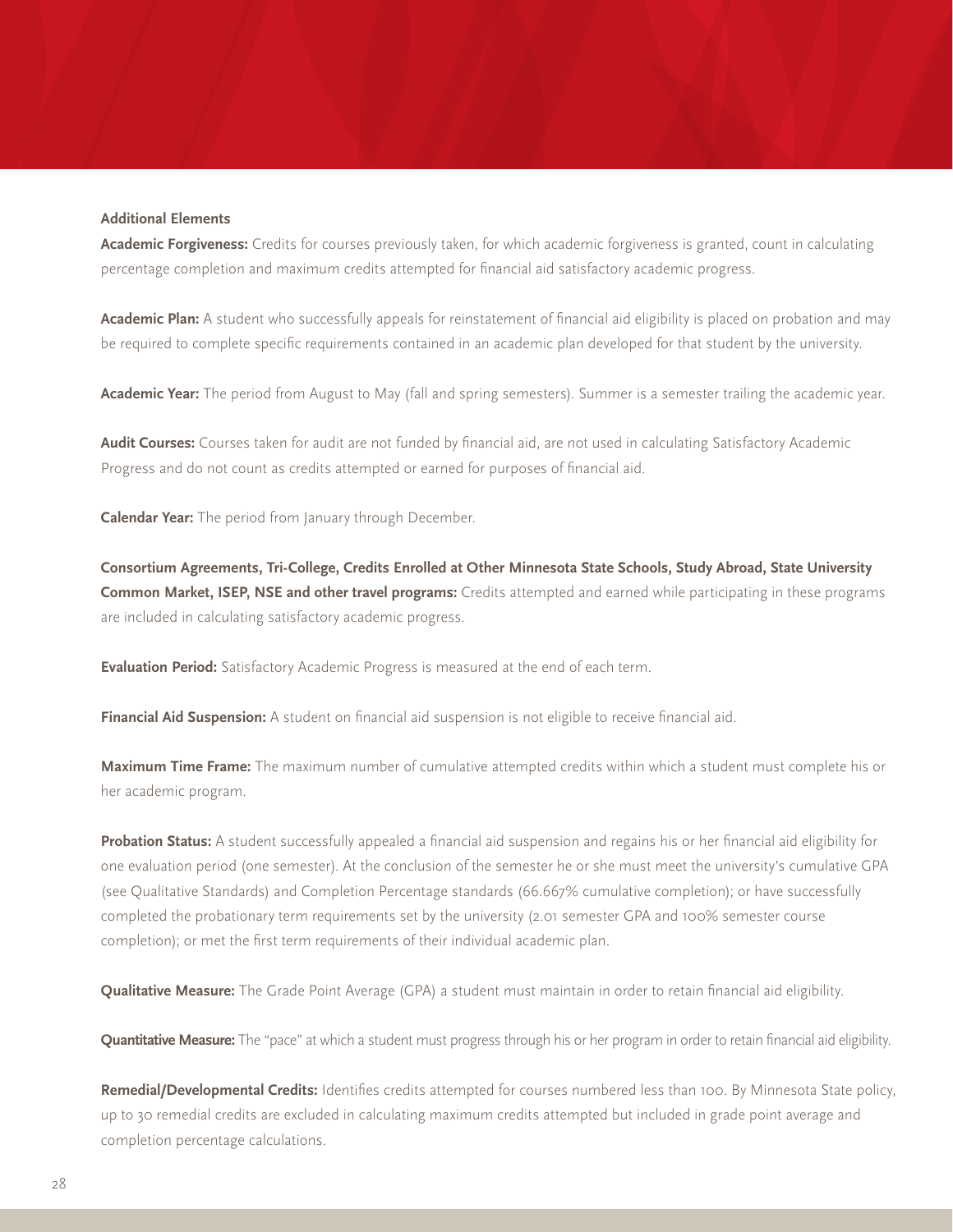**Repeated Courses:** Students who repeat a course may receive financial assistance more than once for enrollment in the same course. MSUM's academic policy states when a course is repeated, each enrollment is included in calculating the percentage of successfully completed credits, and the total number of attempted credits is used to determine length of eligibility. For example, a student enrolls in a three credit course, fails it and the following semester re-enrolls in the same course and earns a C. That student would have enrolled in six credits but successfully completed only three credits. Repeating a course more than once results in removal of only one previous grade for the same course from the GPA calculation. Once a student receives a passing grade, the course may not be retaken again for a higher grade unless the student's program of study requires a specific minimum grade. A student cannot receive financial aid for more than one repetition of a previously passed course.

**Required Completion Percentage:** The percentage of cumulative attempted credits that a student must successfully complete in order to retain financial aid eligibility.

**Transfer Credits:** Transfer credits accepted by and applied by MSUM toward a student's general education, program or degree requirements apply toward the percent completion and maximum credits attempted calculations. Grades associated with these credits are not used in calculating MSUM's cumulative GPA.

#### **Treatment of Grades:**

Credits attempted: the number of credit hours for which a student is officially enrolled at the end of the free drop/add period each semester. Credits with grades of F, FN, I, W, IP, NC and Z count as credits attempted.

**Credits earned:** grades designated as A, B, C, D (including pluses and minuses), or P and S. Credits with grades of F, FN, I, W, IP, NC and Z do not count as credits earned.

Percentage completion is calculated by dividing the number of earned credits by the number of attempted credits: Earned credits ÷ Attempted credits = percentage completion

**GPA calculation:** includes grades of A, B, C, D, F, FN, and pluses and minuses associated with a letter grade.

**Warning Status:** A status under which a student shall continue to retain her or his financial aid eligibility for one evaluation period despite a determination that she or he has not met an institution's grade point average standard, completion percentage standard or both.

**Withdrawals:** If a student withdraws from MSUM before eligible financial aid awards are disbursed, the student may be eligible for a post-withdrawal disbursement of financial aid earned; or may forfeit financial aid, as defined by Federal and State program regulations. If a student withdraws from all enrolled courses for any reason during the semester after financial aid has been disbursed, the University refund policy will be followed.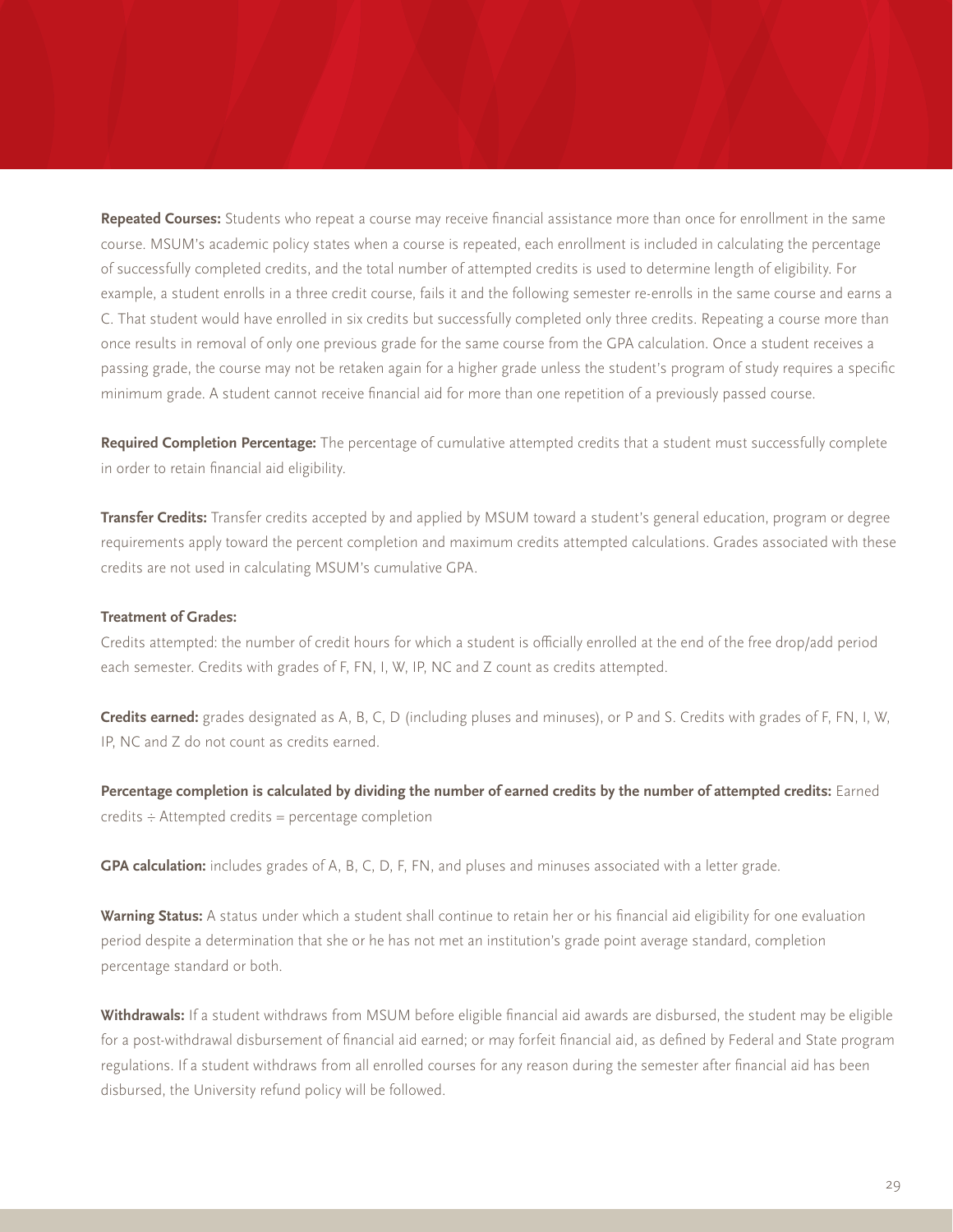# Financial Aid & Taxes

#### *Reporting Student Aid as Income*

A 1986 tax law requires that students pay taxes on grant and scholarship aid that is not directly used to pay tuition, fees, books, and supply costs. This includes Federal Pell Grants but not student loans. Save receipts and document all school costs including tuition, fees, books, and required equipment and supplies. IRS Form 1098-T displays allowable tuition and fee charges and grant/scholarship assistance the student received the previous calendar year. IRS Form 1098-T is available annually in January in eServices. Contact a tax preparer for more information.

#### *Education Tax Credits*

Education tax credits are tax credits based on net tuition and fees paid in a calendar year. Contact a tax preparer for more information.

# **GradReady**

GradReady is MSUM's free online financial wellness program. Create an account to learn about paying for college, money management, and real-world finance through module-based learning that utilizes videos, quizzes, and personalized budgeting exercises. GradReady is available to all students, staff, faculty, and alumni. Visit **www.GradReady.com/sponsor/mnstate** to get started.

### Release of Student Information

MSUM asks that students complete the Release of Student Information (ROSI) online. The ROSI allows the student to grant permission for designated persons (such as parents or a spouse) to access financial aid information or to suppress release of information. Financial aid application, offers, and disbursement information will not be released unless the student specifically authorizes release. The Office of Scholarship & Financial Aid may exchange information within the University and with outside agencies that require information regarding your financial aid eligibility. The University may disclose student records to other schools where the student is or was enrolled, as requested by the other school.

The ROSI also allows students to release or suppress release of information from the MSUM Registrar's Office, Business Services, and Student Conduct & Resolution.

#### *Family Educational Rights and Privacy Act*

The Family Educational Rights and Privacy Act (FERPA) affords student certain rights with respect to their education records, including the right to inspect their education records, request an amendment of the records that the student believes are inaccurate, and the right to control disclosures of their records except to the extent that FERPA authorizes disclosure without consent. Educational records are defined as those records directly related to students that are maintained by the university or by a person acting for the university. See MSUM's FERPA Guidelines for more information: **www.mnstate.edu/registrar/data-privacy/**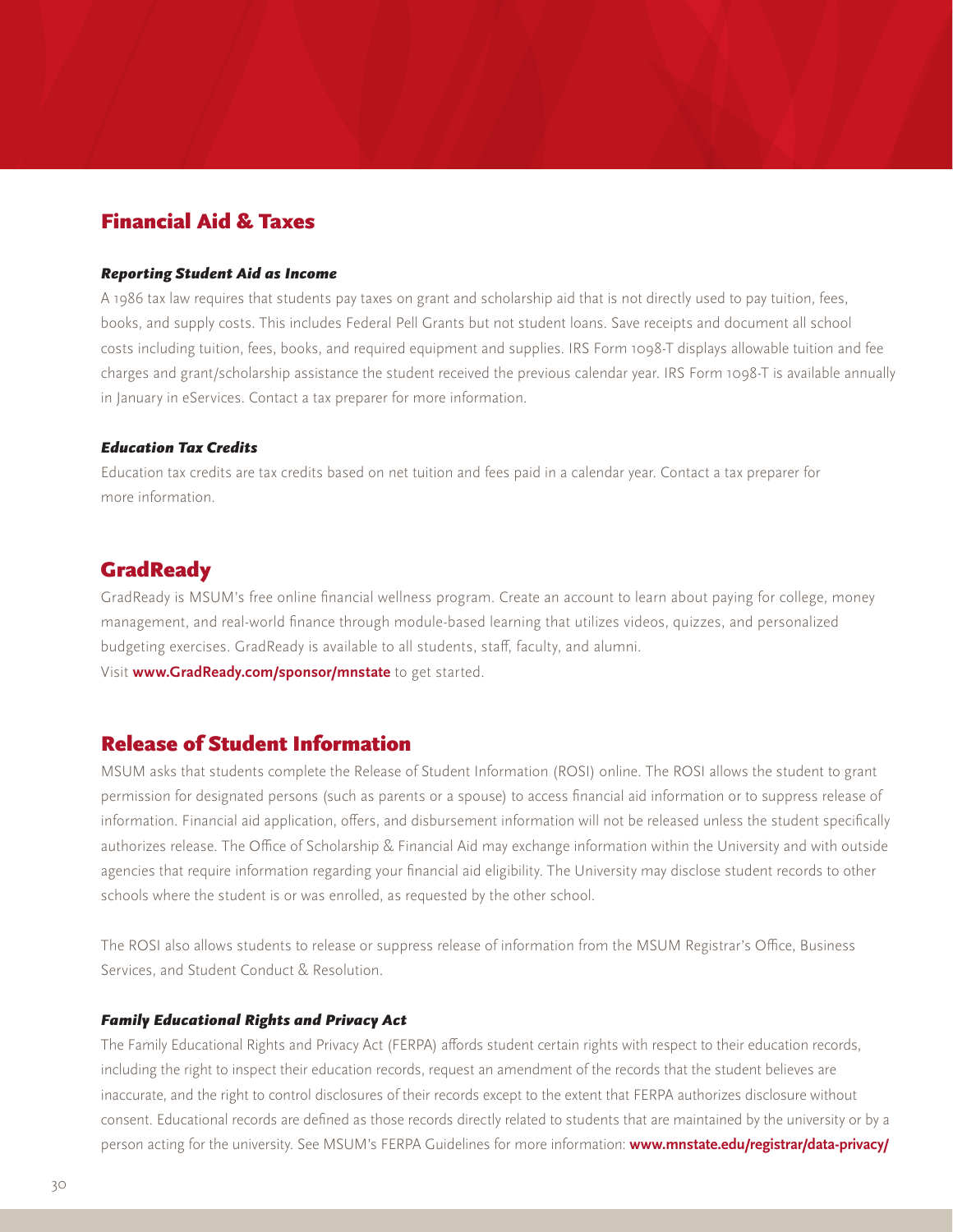#### *Use of Social Security numbers*

Students must provide a Social Security number to apply for Federal Student Aid, as authorized by Sections 483 and 484 of the Higher Education Act of 1965, as amended. The Social Security number is used to record information about college attendance, and progress, and to ensure that students receive their money appropriately.

#### *Rights and Responsibilities*

These are highlights of the rights and responsibilities of a financial aid recipient.

You have the right to:

- **▸** Know that financial assistance is available including all federal, state and institutional aid programs, and what policies and regulations govern these programs.
- **▸** Apply for additional assistance when increased financial need can be demonstrated.
- **▸** Access to your financial aid file. The information in that file and the amount of aid awarded is considered confidential, not to be released by the University or others except with your written authorization.
- **▸** Request review of your aid eligibility at any time.
- **▸** Receive complete confidentiality regarding your financial aid and the use of the application data.
- **▸** Information on the aid packaging procedures used by the University.
- ▶ Accept all or any portion of your financial aid offer, but the reduction of one portion will not necessarily be a basis for an increase in another portion and may affect the type of aid received.
- **▸** Know that financial aid is awarded by semester for a period of up to one academic year. You have the right to reapply for aid for the subsequent year. Aid offers may change to reflect changing financial need, eligibility, or satisfactory academic progress.
- **▸** Cancel all or any portion of a student loan (or PLUS Loan) within 14 days of the Notice of Disbursement. Contact the Office of Scholarship & Financial Aid Office for cancellation procedures beyond that date.

You have the responsibility to:

- **▸** Regularly read and respond to emails sent to your @go.mnstate.edu account.
- **▸** Complete all application forms accurately and thoroughly.
- **▸** Be familiar with financial aid deadlines.
- **▸** Understand financial aid disbursement and bill payment policies and procedures according to information provided in print form and at **www.mnstate.edu**.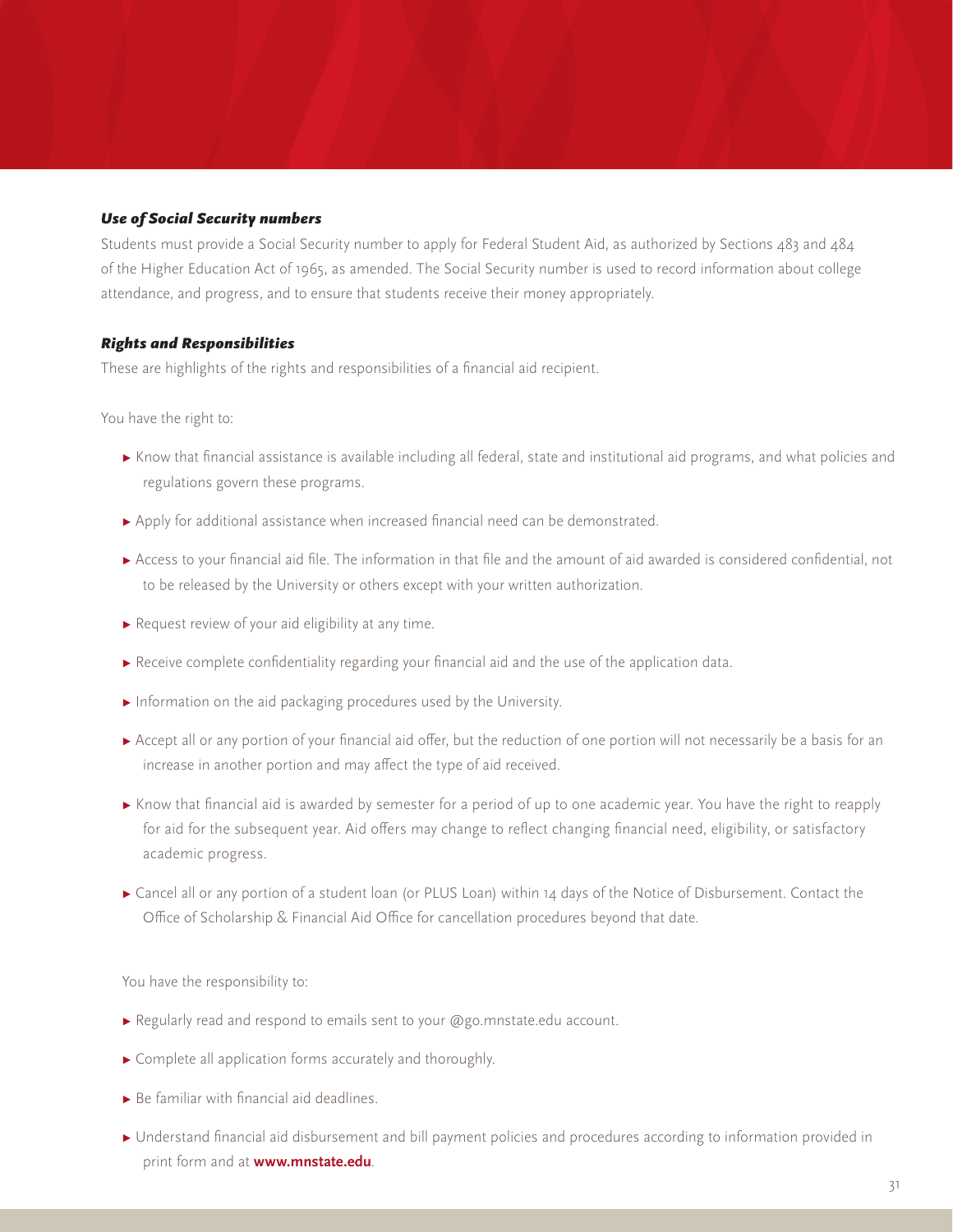- **▸** Use financial aid funds for educational purposes only.
- **▸** Know and comply with enrollment requirements related to financial aid eligibility.
- ▶ Plan for moderate spending and to contribute to the cost of your education through employment and personal resources.
- **▸** Notify the Office of Scholarship & Financial Aid if you:
	- *▹* Receive a loan, grant, scholarship, or other aid that is not included on your Official Financial Aid Offer; or
	- *▹* Change your marital status, permanent address, state of residency, name, degree status, tuition status; or
	- *▹* Withdraw from the University.
- **▸** Maintain satisfactory academic progress.
- **▸** Accept responsibility for all agreements you sign.
- **▸** Understand the terms of the Master Promissory Note.
- **▸** Begin the repayment of Federal Subsidized and Unsubsidized Stafford or Federal Direct Student loans at the applicable interest rate six months after you are no longer enrolled on at least a half time basis.
- **▸** Repay private educational loans under the terms of your promissory note.

#### *Financial Aid and University Communication*

Email is the official means of University business communication. The Office of Scholarship & Financial Aid uses email to notify students of requests for information and notification of financial aid eligibility. Email communication to students will be sent to the mnstate.edu address. Students are expected to read, receive and act in a timely manner.

#### *Student Loan Records*

The following tips will help students maintain a complete record of student loan borrowing:

- **▸** Create online access once notified of the loan servicer.
- ▶ Keep copies of loan applications, promissory notes, disclosure statements, and correspondence to and from the loan servicer in one place.
- **▸** Keep a cumulative record of borrowing so the total borrowed from all sources is known at any given time.
- **▸** Compare records with cumulative MSUM borrowing information sent upon graduation or withdrawal.
- **▸** Inform each lender/loan servicer of changes in name, permanent address, enrollment status, and/or schools.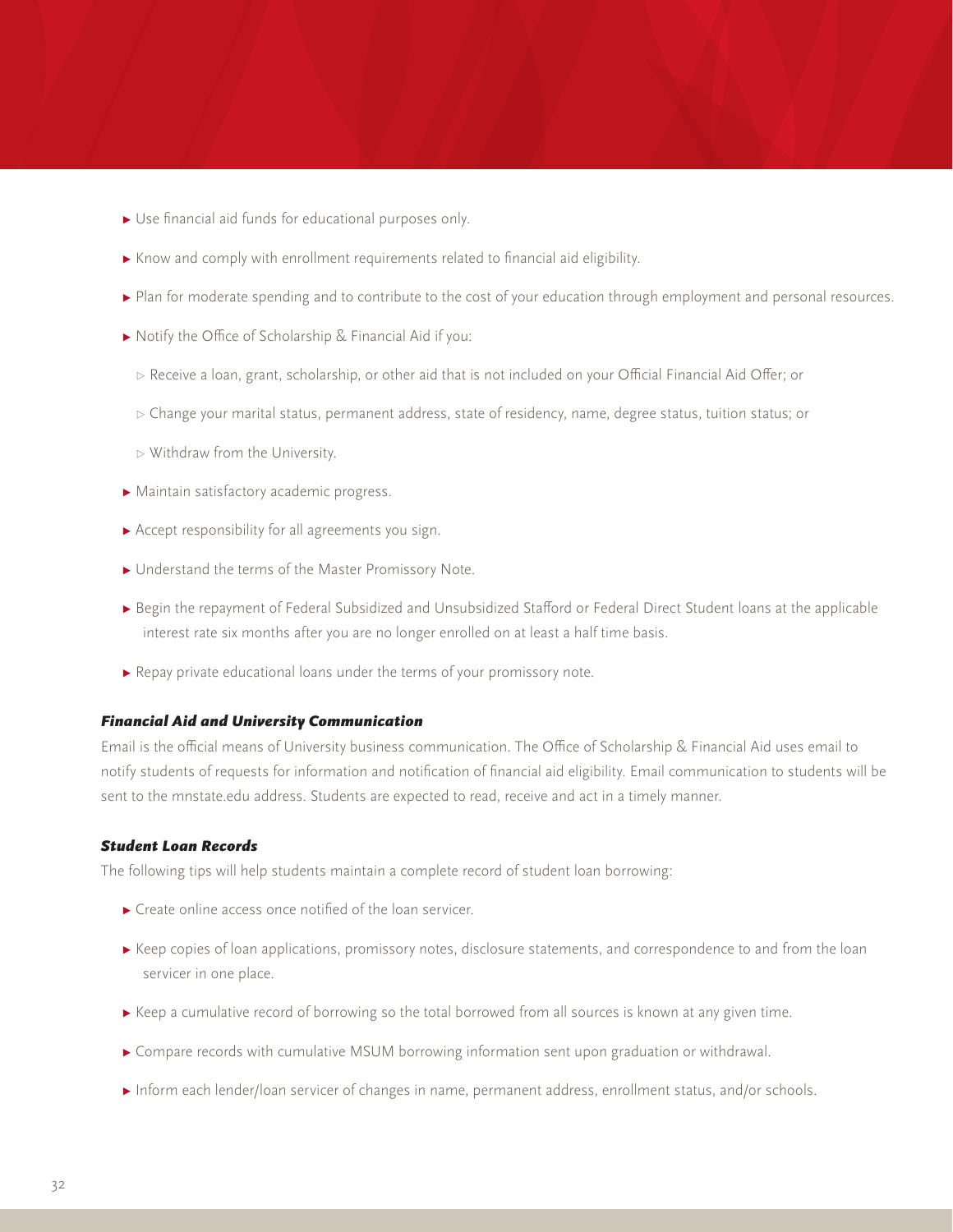#### *Federal Student Aid Ombudsman Group*

Contact the U.S. Department of Education's Federal Student Aid Ombudsman Group as a last resort for resolution of federal student aid program disputes. The Ombudsman does not mandate action, but facilitates resolution. Students can submit a case through the Federal Student Aid Feedback Center, or contact the Ombudsman my mail, phone, or fax.

Mail: U.S. Department of Education FSA Ombudsman Group P.O. Box 1843 Monticello, KY 42633

Phone: 1.877.557.2575

Fax: 606.396.4821

#### *Reporting of False Application Information*

The Office of Scholarship & Financial Aid is required to refer to the U.S. Department of Education's Office of Inspector General any instance in which its review of Title IV aid applications discovers information indicating that an applicant may have engaged in fraud or other criminal misconduct in connection with the application. Purposely giving false or misleading information may result in a \$20,000 fine, imprisonment, or both. The following examples are given in the regulations as instances that should be referred to the appropriate authorities:

- **▸** False claims of independent student status
- **▸** False claims of citizenship
- **▸** Use of false identities
- **▸** Forgery of signature or certifications
- **▸** False statements of income
- **▸** False reporting of a drug-related conviction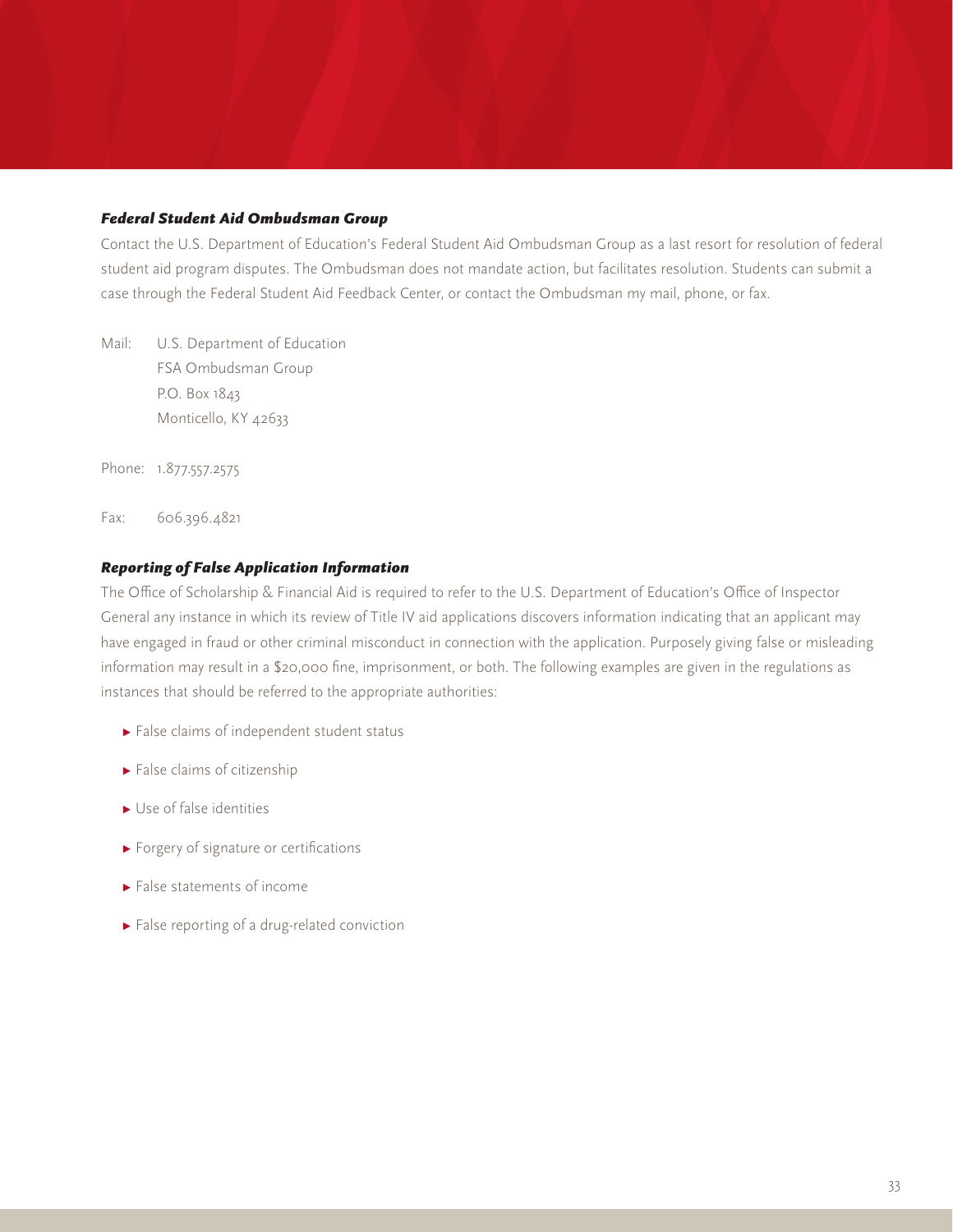# Consumer Information

#### *Loan Deferments for Community Service*

Students who have received student loans may qualify for a deferment of payment based on community service activities. Serving as a full time volunteer in the Peace Corps, ACTION or in a tax-exempt organization (comparable to volunteer service in the Peace Corps or ACTION), or as an active duty member of the armed forces qualifies for loan deferment on Federal Direct and Federal Stafford loans. In each case, the deferment form must be certified by a commanding officer or an agency official, as appropriate.

#### *Study Abroad*

Financial aid is available for students participating in an approved study abroad program. This includes funding through the Pell Grant, campus based aid (other than work-study), as well as federal and private student loans. Enrollment and number of credits must be documented to MSUM prior to release of financial aid funds.

#### *Employment of Citizens and Authorized Aliens*

The Immigration Reform and Control Act of 1986 mandates all employers employ only U.S. citizens or nationals and lawfully authorized alien workers. To meet this federal requirement, MSUM requires identification and verification of all new employees, including student employees. The identification documentation is a valid passport or a combination of current picture identification, driver's license, and birth certificate; or original Social Security card. Contact Student Payroll at 218.477.2223 for more information.

#### *Accreditation*

MSUM's accrediting and licensing organizations are included in the Undergraduate and Graduate Bulletins available at **www. mnstate.edu/registrar/catalogs/**. A complete list of programs and degrees offered, course descriptions, and student services are included.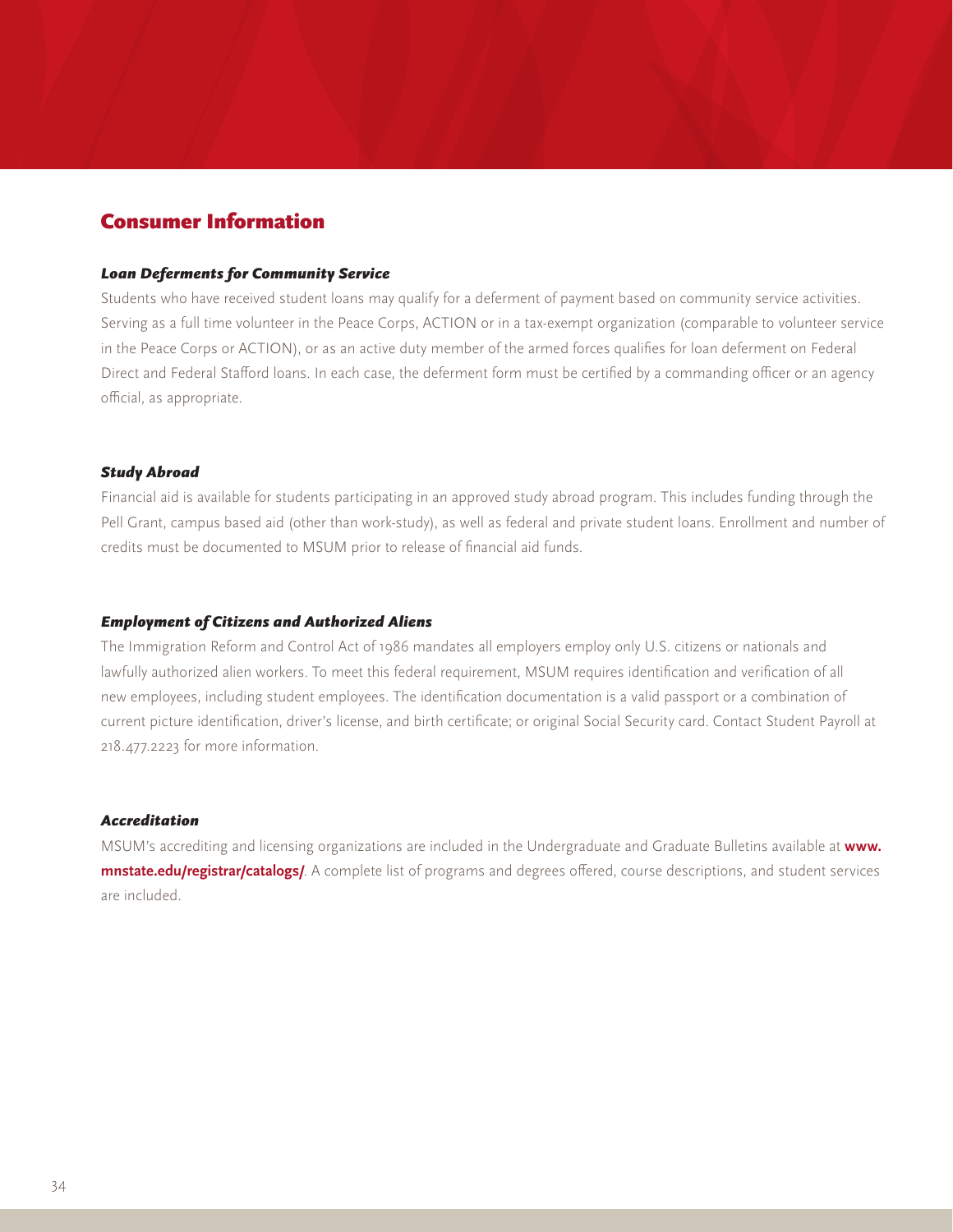#### *Drug Free Work Place*

Minnesota State University Moorhead provides information regarding University policies for alcohol and drug use on the campus in the class schedule and the Annual Security and Fire Safety Report at **www.mnstate.edu/student-life/public-safety/ campus-reports/**. This information is provided in compliance with the Drug Free Workplace Act of 1988 and the Drug Free Schools and Communities Act Amendments of 1989. The report includes:

- **▸** Campus policies regarding alcohol and drug use
- **▸** Campus sanctions for possession/consumption of alcohol or illicit drugs
- **▸** Legal penalties for possession/consumption of alcohol or illicit drugs
- **▸** Health risks associated with use of illicit drugs and alcohol

Contact MSUM Counseling Services at 218.477.2211 for more information.

#### *Job Placement*

Contact the Career Development Center at 218.477.2131 for information on job placement for MSUM graduates.

#### *Students Right to Know/Campus Security*

Information required to be compiled and distributed under the Student Right-to-Know legislation (campus security data, graduation data and athletic graduation data) is released annually to all students, faculty, staff, and upon request, to prospective students. View MSUM Annual Security and Fire Safety Reports at **https://www.mnstate.edu/student-life/publicsafety/campus-reports/**.

#### *American's with Disabilities Act of 1990, as amended*

This office does not discriminate on the basis of disability, as mandated by Section 504 and the ADA. Publications distributed by this office are available in an alternate format upon request. Contact the Director of Accessibility Resources for more information.